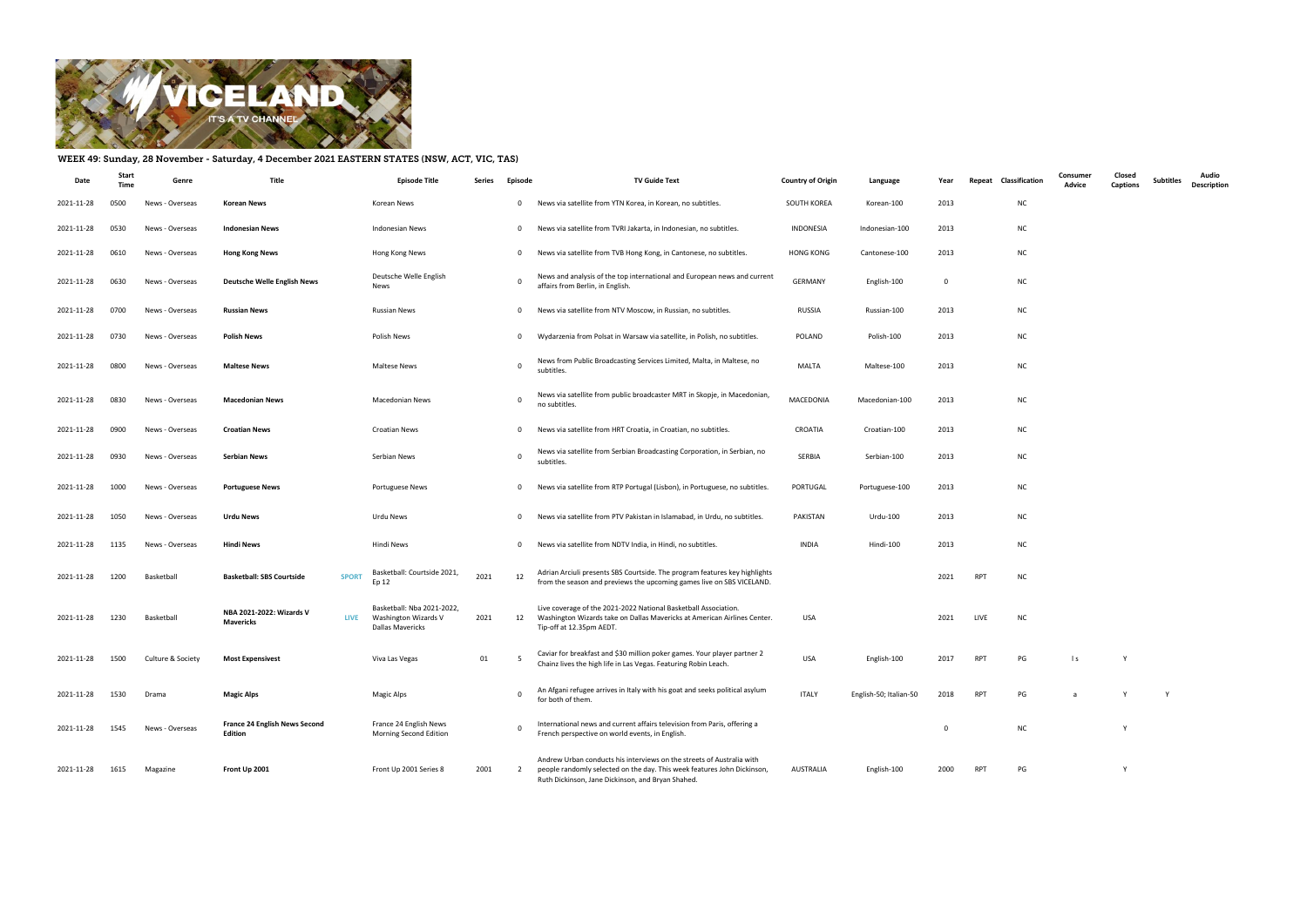UNITED KINGDOM English-100 2018 RPT M a v Y 2020 RPT M als Y

2020 RPT M a Y Y

USA English-100 2020 MA a d Y Y 2018 RPT MA av Y Y

2014 RPT M l Y

2017 RPT M d l Y

| 2021-11-28 | 1645 | <b>Current Affairs</b> | Insight                                                               | Keeping Weight Off                            | 2020 | $\overline{7}$          | It's one thing to lose weight. And when it comes to diet and exercise<br>regimes on the market to help us with that - there are too many to count.<br>But, if we want to enjoy the long term health benefits of weight loss, we<br>have to be able to keep it off. Some US studies have shown that up to 95<br>percent of people will have regained all the weight they lost from dieting<br>within two to five years. In this episode of Insight, Jenny Brockie asks - why<br>are so many people putting weight back on - and is keeping it off actually in<br>our control?                                                                                                                                                                                     | AUSTRALIA          | English-100                                   | 2020 | RPT        | <b>NC</b> |     |
|------------|------|------------------------|-----------------------------------------------------------------------|-----------------------------------------------|------|-------------------------|------------------------------------------------------------------------------------------------------------------------------------------------------------------------------------------------------------------------------------------------------------------------------------------------------------------------------------------------------------------------------------------------------------------------------------------------------------------------------------------------------------------------------------------------------------------------------------------------------------------------------------------------------------------------------------------------------------------------------------------------------------------|--------------------|-----------------------------------------------|------|------------|-----------|-----|
| 2021-11-28 | 1745 | Culture & Society      | <b>Underground Worlds</b>                                             | Edinburgh                                     | 01   | 9                       | Under Scotland's capital, we explore the now hidden arches and vaults of<br>South Bridge, and reveal why this underground world has such a sinister<br>past. Today it has been reimagined, beneath Naples in Italy, under the city, UNITED KINGDOM<br>and we see how the excavation of the volcanic 'tuff' to build above ground<br>has left an extraordinary imprint underground.                                                                                                                                                                                                                                                                                                                                                                               |                    | English-100                                   | 2018 | <b>RPT</b> | PG        |     |
| 2021-11-28 | 1835 | Culture & Society      | <b>Country Music</b>                                                  | Will The Circle Be<br>Unbroken? (1968 - 1972) | 01   | - 6                     | Acclaimed documentary maker Ken Burns explores the history of country<br>music. With the Vietnam War intensifying, America is more divided than<br>ever. Country music is not immune to the divisions. Kris Kristofferson, a<br>former Rhodes Scholar and Army captain, becomes a writer whose lyricism<br>sets a new standard for country songs. And a hippie band from California,<br>the Nitty Gritty Dirt Band, comes to town to create a landmark album that<br>bridges the gap between generations. In 1969, Johnny Cash triumphantly<br>returns to the Ryman Auditorium (the place that had kicked him out years<br>earlier for breaking the footlights); and he brings an eclectic range of<br>guests from folk, pop, and jazz as well as country music. | <b>USA</b>         | English-100                                   | 2019 | RPT        | PG        |     |
| 2021-11-28 | 1935 | Culture & Society      | Our Guy In Russia                                                     | Our Guy In Russia Series 1<br>Ep <sub>1</sub> | 01   | 1                       | Guy gets a lesson in Russian politics when he rides with the Night Wolves,<br>Vladimir Putin's biker gang, and finds out about law and order when he<br>interviews two young 'rooftoppers' who evade the police while trespassing<br>on skyscrapers.                                                                                                                                                                                                                                                                                                                                                                                                                                                                                                             | UNITED KINGDOM     | English-100                                   | 2018 | <b>RPT</b> | M         | a v |
| 2021-11-28 | 2030 | Quiz                   | <b>Patriot Brains</b>                                                 | Patriot Brains Series 1 Ep 1                  | 01   | $\overline{1}$          | Hosted by legendary UK comedian Bill Bailey, Patriot Brains is a brand new<br>trans-Tasman comedy panel show that sees Australian and New Zealand<br>comedians battle it out to determine once and for all, who's best - Kiwis or<br>Aussies?                                                                                                                                                                                                                                                                                                                                                                                                                                                                                                                    | <b>NEW ZEALAND</b> | English-100                                   | 2020 | RPT        | M         | als |
| 2021-11-28 | 2125 | Culture & Society      | <b>Criminal Planet</b>                                                | Red Market Organ<br>Trafficking               | 01   | - 8                     | The global black market for organs is thriving. We go inside this vile<br>criminal trade to meet the unscrupulous surgeons and traffickers<br>butchering people for profit.                                                                                                                                                                                                                                                                                                                                                                                                                                                                                                                                                                                      | USA                | English-100                                   | 2020 | RPT        | M         | a   |
| 2021-11-28 | 2215 | Culture & Society      | Dark Side Of The Ring<br><b>New</b><br>Confidential<br><b>Episode</b> | Last Ride Of The Road<br>Warriors             | 01   | - 8                     | Evan and Jason expand on the colourful careers of Animal and Hawk: The<br>Road Warriors. Includes bonus outtakes from a never-aired legends<br>roundtable with five of Hawk's wrestling peers.                                                                                                                                                                                                                                                                                                                                                                                                                                                                                                                                                                   | USA                | English-100                                   | 2020 |            | MA        | a d |
| 2021-11-28 | 2330 | Period                 | Das Boot                                                              | Das Boot Series 1 Ep 3                        | 01   | $\overline{\mathbf{3}}$ | As U-612 completes the first part of their mission, the crew is reeling from<br>Willy's tragic death. Despite avoiding battle, they still have a casualty on<br>board and the men are quick to blame their new cargo, foreigner Samuel<br>Greenwood. Hoffmann and Tennstedt's relationship continues to strain as<br>they disagree about the treatment of the passenger, but the pair are<br>forced to put aside their issues as an enemy ship comes into radar and the<br>practice drills are put to the test. Will they make it out alive?                                                                                                                                                                                                                     | GERMANY            | German-33.34; English-<br>33.33; French-33.33 | 2018 | <b>RPT</b> | MA        | a v |
| 2021-11-28 | 2435 | Quiz                   | <b>RocKwiz</b>                                                        | Russell Morris, Fiona Boyes<br>& Frente       | 12   | 13                      | Russell Morris, Fiona Boyes & Frente - With a 2013 ARIA award and a<br>recent album under his belt, Russell Morris is proof that you can be a<br>legend in the 1970s and still be a popular and dynamic artist in 2014.<br>Russell performs a song from 'Van Diemen's Land' and is joined by<br>Australian blues singer Fiona Boyes. 2014 marks 21 years since Frente<br>released their debut LP, 'Marvin The Album'. Founding members Simon<br>Austin and Angie Hart perform 'Ordinary Angels', before Fiona and Russell<br>close the show with a powerful version of the Howling Wolf blues<br>standard, 'Smokestack Lightning'.                                                                                                                               | AUSTRALIA          | English-100                                   | 2014 | <b>RPT</b> | M         |     |
| 2021-11-28 | 2535 | Culture & Society      | <b>Hollywood Love Story</b>                                           | Sky                                           | 01   | $\overline{a}$          | Skylar is an LA-raised model, actress, and DJ who grew up with a hair metal<br>dad and a swimsuit model mother. She documents her glamourous life but<br>is struggling to make it.                                                                                                                                                                                                                                                                                                                                                                                                                                                                                                                                                                               | USA                | English-100                                   | 2017 | RPT        | M         | dl  |

| <b>NC</b> | Υ |
|-----------|---|
|           |   |
|           |   |

2018 RPT PG a

PO 2019 RPT PG Y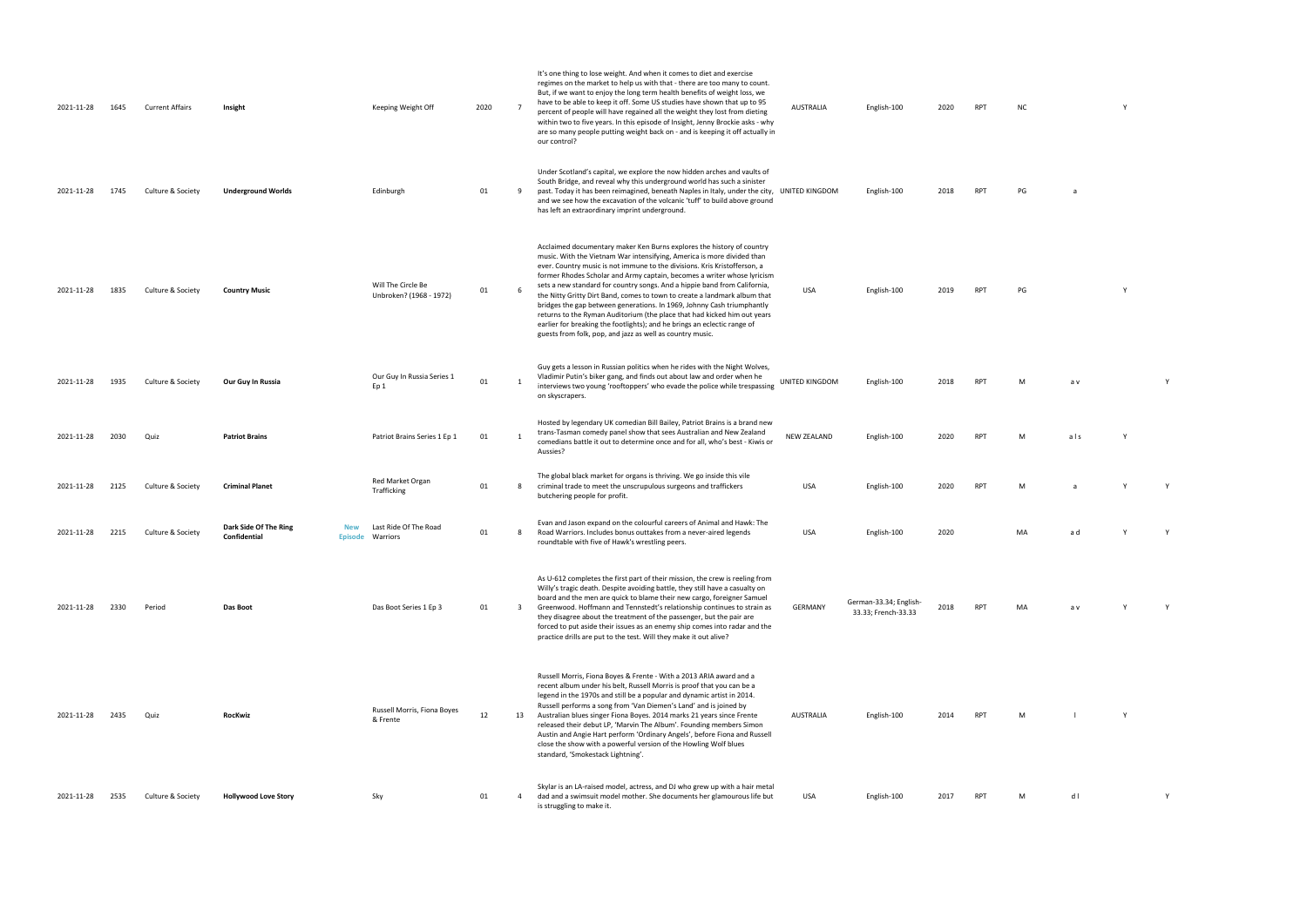| 2021-11-28 | 2600 | Culture & Society | <b>Hollywood Love Story</b>                    | Josh                                                              | 01   | - 5            | Josh moved to LA to find success in music, fashion, and art with his friend.<br>But more than that, he wants to find mental stability and happiness.                                                                                                       | <b>USA</b>       | English-100    | 2017     | <b>RPT</b> | M         | adl  |   |   |
|------------|------|-------------------|------------------------------------------------|-------------------------------------------------------------------|------|----------------|------------------------------------------------------------------------------------------------------------------------------------------------------------------------------------------------------------------------------------------------------------|------------------|----------------|----------|------------|-----------|------|---|---|
| 2021-11-28 | 2630 | News - Overseas   | <b>France 24 News In English From</b><br>Paris | France 24 English News                                            |      | 0              | International news and current affairs television from Paris, offering a<br>French perspective on world events, in English.                                                                                                                                | FRANCE           | English-100    | $\Omega$ |            | <b>NC</b> |      |   |   |
| 2021-11-28 | 2700 | News - Overseas   | <b>Thai News</b>                               | Thai News                                                         |      | $\mathbf 0$    | News via satellite from Thai Public Broadcasting Service, in Thai, no<br>subtitles.                                                                                                                                                                        | THAILAND         | Thai-100       | $\Omega$ |            | <b>NC</b> |      |   |   |
| 2021-11-28 | 2730 | News - Overseas   | <b>Bangla News</b>                             | Bangla News                                                       |      | 0              | News via satellite from Channel i Bangladesh, in Bangla, no subtitles.                                                                                                                                                                                     | BANGLADESH       | Bengali-100    | 0        |            | <b>NC</b> |      |   |   |
| 2021-11-28 | 2800 | News - Overseas   | Punjabi News                                   | Punjabi News                                                      |      | 0              | News via satellite from India, in Punjabi, no subtitles.                                                                                                                                                                                                   | INDIA            | Punjabi-100    | $\Omega$ |            | <b>NC</b> |      |   |   |
| 2021-11-28 | 2830 | News - Overseas   | Sri Lankan Sinhalese News                      | Sri Lankan Sinhalese News                                         |      | 0              | News from Sri Lanka Rupavahini Corporation Colombo Sri Lanka, in<br>Sinhalese, no subtitles.                                                                                                                                                               | SRI LANKA        | Sinhalese-100  | $\Omega$ |            | <b>NC</b> |      |   |   |
| 2021-11-29 | 0500 | News - Overseas   | <b>Korean News</b>                             | Korean News                                                       |      | 0              | News via satellite from YTN Korea, in Korean, no subtitles.                                                                                                                                                                                                | SOUTH KOREA      | Korean-100     | 2013     |            | <b>NC</b> |      |   |   |
| 2021-11-29 | 0530 | News - Overseas   | <b>Indonesian News</b>                         | Indonesian News                                                   |      | 0              | News via satellite from TVRI Jakarta, in Indonesian, no subtitles.                                                                                                                                                                                         | INDONESIA        | Indonesian-100 | 2013     |            | <b>NC</b> |      |   |   |
| 2021-11-29 | 0610 | News - Overseas   | <b>Hong Kong News</b>                          | Hong Kong News                                                    |      | 0              | News via satellite from TVB Hong Kong, in Cantonese, no subtitles.                                                                                                                                                                                         | <b>HONG KONG</b> | Cantonese-100  | 2013     |            | <b>NC</b> |      |   |   |
| 2021-11-29 | 0630 | News - Overseas   | <b>Deutsche Welle English News</b>             | Deutsche Welle English<br>News                                    |      | $\overline{0}$ | News and analysis of the top international and European news and current<br>affairs from Berlin, in English.                                                                                                                                               | <b>GERMANY</b>   | English-100    | 0        |            | <b>NC</b> |      |   |   |
| 2021-11-29 | 0700 | News - Overseas   | <b>Russian News</b>                            | <b>Russian News</b>                                               |      | 0              | News via satellite from NTV Moscow, in Russian, no subtitles.                                                                                                                                                                                              | <b>RUSSIA</b>    | Russian-100    | 2013     |            | <b>NC</b> |      |   |   |
| 2021-11-29 | 0730 | News - Overseas   | <b>Polish News</b>                             | Polish News                                                       |      | 0              | Wydarzenia from Polsat in Warsaw via satellite, in Polish, no subtitles.                                                                                                                                                                                   | POLAND           | Polish-100     | 2013     |            | <b>NC</b> |      |   |   |
| 2021-11-29 | 0800 | News - Overseas   | <b>Latin American News</b>                     | Latin American News                                               |      | 0              | News via satellite from Television National de Chile, in Spanish, no<br>subtitles.                                                                                                                                                                         | <b>CHILE</b>     | Spanish-100    | 2013     |            | <b>NC</b> |      |   |   |
| 2021-11-29 | 0830 | News - Overseas   | <b>Macedonian News</b>                         | <b>Macedonian News</b>                                            |      | 0              | News via satellite from public broadcaster MRT in Skopje, in Macedonian,<br>no subtitles.                                                                                                                                                                  | MACEDONIA        | Macedonian-100 | 2013     |            | <b>NC</b> |      |   |   |
| 2021-11-29 | 0900 | News - Overseas   | <b>Croatian News</b>                           | Croatian News                                                     |      | 0              | News via satellite from HRT Croatia, in Croatian, no subtitles.                                                                                                                                                                                            | CROATIA          | Croatian-100   | 2013     |            | <b>NC</b> |      |   |   |
| 2021-11-29 | 0930 | News - Overseas   | <b>Serbian News</b>                            | Serbian News                                                      |      | $\mathbf 0$    | News via satellite from Serbian Broadcasting Corporation, in Serbian, no<br>subtitles.                                                                                                                                                                     | SERBIA           | Serbian-100    | 2013     |            | <b>NC</b> |      |   |   |
| 2021-11-29 | 1000 | News - Overseas   | <b>Dutch News</b>                              | Dutch News                                                        |      | 0              | News via satellite from BVN, in Dutch, no subtitles.                                                                                                                                                                                                       | NETHERLANDS      | Dutch-100      | 2013     |            | <b>NC</b> |      |   |   |
| 2021-11-29 | 1030 | News - Overseas   | Tamil News                                     | <b>Tamil News</b>                                                 |      | $\mathbf 0$    | News via satellite from PolimerTV as broadcast in India (Chennai), in Tamil,<br>no subtitles.                                                                                                                                                              | <b>INDIA</b>     | Tamil-100      | 0        |            | <b>NC</b> |      |   |   |
| 2021-11-29 | 1100 | News - Overseas   | <b>NHK Japanese News</b>                       | Nhk Japanese News                                                 |      | 0              | News via satellite from NHK Tokyo in Japanese, no subtitles.                                                                                                                                                                                               | <b>JAPAN</b>     | Japanese-100   | 2013     |            | <b>NC</b> |      |   |   |
| 2021-11-29 | 1135 | News - Overseas   | <b>Hindi News</b>                              | Hindi News                                                        |      | 0              | News via satellite from NDTV India, in Hindi, no subtitles.                                                                                                                                                                                                | INDIA            | Hindi-100      | 2013     |            | <b>NC</b> |      |   |   |
| 2021-11-29 | 1200 | Basketball        | NBA 2021-2022: Bucks V Nuggets REPLAY          | Basketball: Nba 2021-2022,<br>Milwaukee Bucks V Denver<br>Nuggets | 2021 | 11             | Live coverage of the 2021-2022 National Basketball Association.<br>Milwaukee Bucks take on the Denver Nuggets at Ball Arena, Denver. Tip-off<br>at 1.05pm AEDT.                                                                                            | USA              |                | 2021     | <b>RPT</b> | <b>NC</b> |      |   |   |
| 2021-11-29 | 1400 | Narrative         | Letterkenny                                    | Letterkenny Series 3 Ep 18                                        | 03   | 18             | The Hockey Players try to win their first championship and Stewart is<br>visited by some old friends.                                                                                                                                                      | CANADA           | English-100    | 2018     | <b>RPT</b> | M         | als  | Y |   |
| 2021-11-29 | 1430 | Narrative         | Letterkenny                                    | Letterkenny Series 3 Ep 19                                        | 03   | 19             | The Hicks and Hockey Players travel to Quebec for Anik's pre-wedding<br>party.                                                                                                                                                                             | CANADA           | English-100    | 2018     | RPT        | M         | alsv | Y | Y |
| 2021-11-29 | 1500 | Cooking           | The Chefs' Line                                | Mexican                                                           | 01   | 61             | Junior Chef Aaron Raymond from Mexican restaurant el Publico in Perth<br>goes up against four home cooks with a passion for Mexican cuisine. Can a<br>home cooked meal beat the refinement of a restaurant dish?                                           | AUSTRALIA        | English-100    | 2017     | <b>RPT</b> | G         |      |   |   |
| 2021-11-29 | 1530 | Cooking           | The Chefs' Line                                | Mexican                                                           | 01   | 62             | Station chef Chris from Mexican restaurant el Publico goes up against three<br>passionate home cooks. Witness the competition, camaraderie and<br>spectacular skills of these talented cooks and chefs. Who will make it to the<br>end of the chefs' line? | AUSTRALIA        | English-100    | 2017     | <b>RPT</b> | G         |      | Y |   |

| M adl        |                               |             | Y            |  |
|--------------|-------------------------------|-------------|--------------|--|
| NC           |                               |             |              |  |
| NC           |                               |             |              |  |
| NC           |                               |             |              |  |
| NC           |                               |             |              |  |
| NC           |                               |             |              |  |
| NC           |                               |             |              |  |
| NC           |                               |             |              |  |
| $\sf NC$     |                               |             |              |  |
| NC           |                               |             |              |  |
| NC           |                               |             |              |  |
| NC           |                               |             |              |  |
| NC           |                               |             |              |  |
| NC           |                               |             |              |  |
| NC           |                               |             |              |  |
| NC           |                               |             |              |  |
| NC           |                               |             |              |  |
| NC           |                               |             |              |  |
| ${\sf NC}$   |                               |             |              |  |
| NC           |                               |             |              |  |
| NC           |                               |             |              |  |
| $\mathsf{M}$ | a <sub>l</sub> s <sub>l</sub> | $\mathsf Y$ |              |  |
| M            | alsv                          | Y           | $\mathsf{Y}$ |  |
| G            |                               | Y           |              |  |
| G            |                               | Y           |              |  |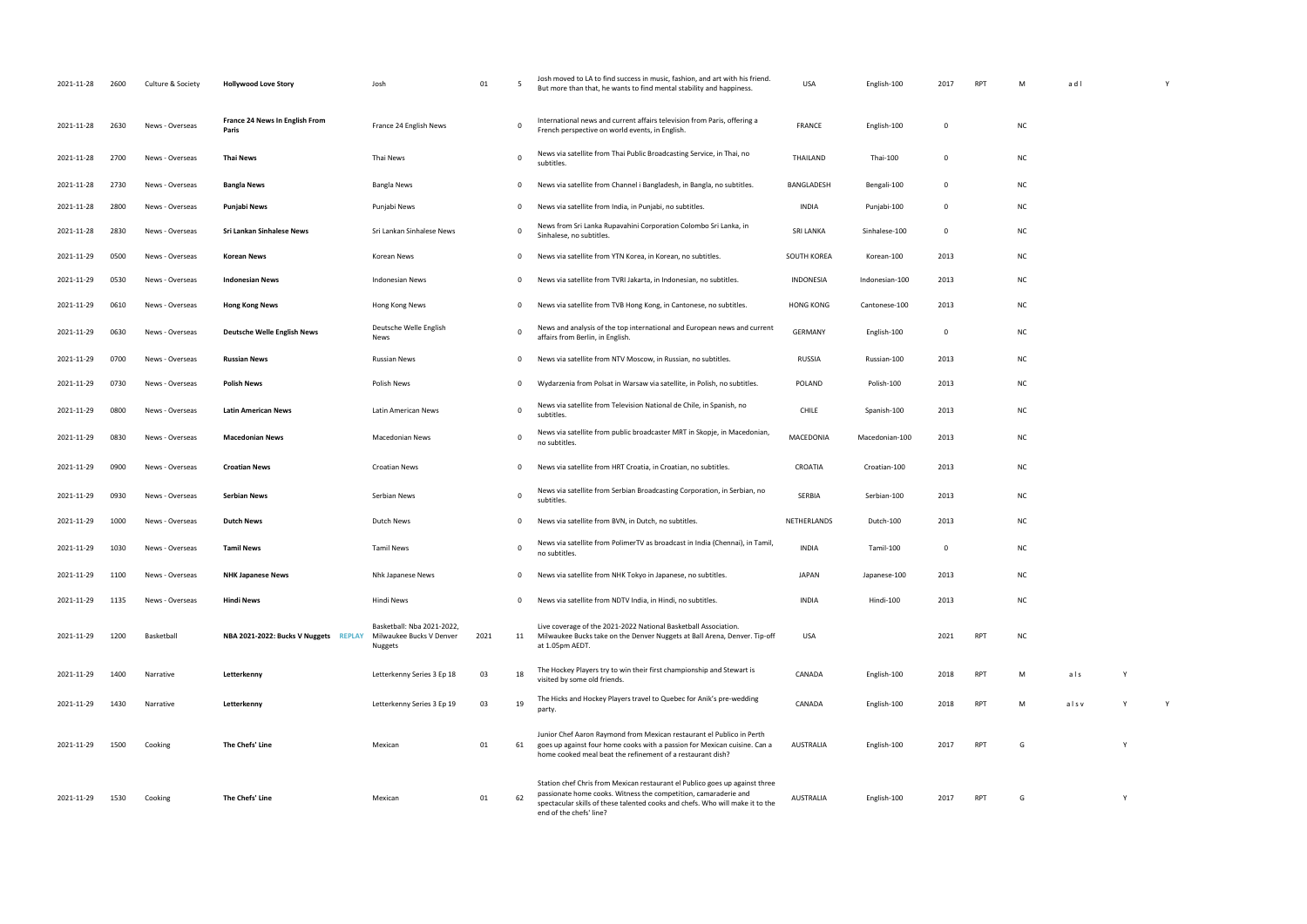- 0 This Week with George Stephanopoulos from ABC America. USA English-100 0 NC Y
- her in his castle. Contestants and free her. The storm Takeshi and free her. The storm Takeshi and free her. T<br>The storm Takeshi and free her. The storm Takeshi and free her. The storm Takeshi and free her. The storm Take
	-
- RPT PG Y
	-
	-
	-
- UNITED KING ASSESS AND THE RESEARCH PT
	- PG a Y Y
	-
	-
	- USA English-100 2021 M a l 2021 M a l 2021 M a l 2021 M a l 2021 M a l 2021 M a l 2021 M a l 2021 M a l 2021 M
- AUSTRALIA English-100 2021 RPT M a l Y Y Y
	-
- RPT MA as Y Y Y
- RPT MA an Y
	-
- UNITED KINGDOM English-100 2016 RPT M a d l Y Y
- her in a way she coming. FRANCE FRANCE FRANCE FRANCE FRANCE FRANCE FRANCE FRANCE FRANCE FRANCE FRANCE FRANCE F<br>The company of the communication of the communication of the communication of the communication of the communic
- 
- 
- 
- 
- 
- 
- 
- 
- 
- -
- 
- 
- 
- 
- 

| 2021-11-29 | 1600 | News - Overseas   | <b>ABC America: World News</b><br>Tonight            | <b>NEWS</b>                  | Abc America: World News<br>Tonight With David Muir       |      | $\mathbf 0$    | America's number one network news bulletin with anchors David Muir<br>weekdays, Whit Johnson Saturday edition, and Linsey Davis Sunday<br>edition.                                                                                                                                                                                                                                                                                         | <b>USA</b>         | English-100 | $\mathbf 0$ |            | <b>NC</b> |     |  |
|------------|------|-------------------|------------------------------------------------------|------------------------------|----------------------------------------------------------|------|----------------|--------------------------------------------------------------------------------------------------------------------------------------------------------------------------------------------------------------------------------------------------------------------------------------------------------------------------------------------------------------------------------------------------------------------------------------------|--------------------|-------------|-------------|------------|-----------|-----|--|
| 2021-11-29 | 1630 | News - Overseas   | This Week with George<br>Stephanopoulos              | <b>NEWS</b>                  | Abc America: This Week<br>With George<br>Stephanopoulos  |      | $\mathbf 0$    | This Week with George Stephanopoulos from ABC America.                                                                                                                                                                                                                                                                                                                                                                                     | <b>USA</b>         | English-100 | 0           |            | <b>NC</b> |     |  |
| 2021-11-29 | 1725 | Variety           | <b>Takeshi's Castle</b>                              |                              | Takeshi's Castle Thailand<br>Series 2 Ep 1               | 02   | 1              | The evil Shogun Takeshi has kidnapped Princess Woonsen and imprisoned<br>her in his castle. Contestants aim to storm Takeshi's castle and free her.                                                                                                                                                                                                                                                                                        | THAILAND           | English-100 | 2017        | <b>RPT</b> | PG        | a s |  |
| 2021-11-29 | 1755 | Contemporary      | <b>Shortland Street</b>                              | <b>New</b>                   | Shortland Street Series 3<br>Episode 2021 Ep 272         | 03   | 272            | The hugely popular Kiwi soap is set around the goings-on at a fictional<br>Auckland hospital, and has a reputation for dealing with complex social<br>issues in an inclusive and engrossing way.                                                                                                                                                                                                                                           | <b>NEW ZEALAND</b> | English-100 | 2020        |            | PG        |     |  |
| 2021-11-29 | 1825 | Quiz              | RocKwiz                                              |                              | Toni Childs And Adam Green                               | 06   | 19             | Rock music's most famous faces continue to mix it with the best local trivia<br>buffs. Host Julia Zemiro asks the questions and Brian Nankervis adjudicates<br>over the mayhem. Special guests this week are American singer songwriter<br>Toni Childs and the Moldy Peaches' Adam Green.                                                                                                                                                  | AUSTRALIA          | English-100 | 2008        | RPT        | PG        |     |  |
| 2021-11-29 | 1905 | Quiz              | Jeopardy!                                            | SBS<br><b>Encore</b>         | Jeopardy Series 35 Ep 136                                | 35   | 136            | The late Alex Trebek hosts Jeopardy!, where the answers are revealed and<br>the contestants must guess the appropriate questions.                                                                                                                                                                                                                                                                                                          | <b>USA</b>         | English-100 | 2018        | <b>RPT</b> | PG        |     |  |
| 2021-11-29 | 1930 | News - Domestic   | NITV News Update                                     | <b>NITV</b><br><b>Encore</b> | Nity News Update 2021<br>5min Viceland Version Ep<br>235 | 2021 | 235            | The latest news from the oldest living culture, NITV delivers Australian<br>stories from an Indigenous perspective.                                                                                                                                                                                                                                                                                                                        | <b>AUSTRALIA</b>   |             | 2021        |            | <b>NC</b> |     |  |
| 2021-11-29 | 1935 | Quiz              | 8 Out Of 10 Cats Does<br>Countdown                   |                              | 8 Out Of 10 Cats Does<br>Countdown Series 9 Ep 14        | 09   | 14             | 8 Out Of 10 Cats Does Countdown is hosted by Jimmy Carr, with team<br>captains Sean Lock and Jon Richardson, and features Rachel Riley and Susie UNITED KINGDOM<br>Dent on maths and dictionary duty respectively.                                                                                                                                                                                                                         |                    | English-100 | 2016        | <b>RPT</b> | M         | als |  |
| 2021-11-29 | 2030 | Culture & Society | Dark Side Of The 90s                                 | <b>New</b><br><b>Episode</b> | Beanie Babies Go Bust                                    | 01   | 4              | 90's parents and kids bonded over collecting playful plush toys known as<br>Beanie Babies until the toy's creator, Ty Warner, used the internet's power<br>to create a frenzied market.                                                                                                                                                                                                                                                    | <b>USA</b>         | English-100 | 2021        |            | PG        |     |  |
| 2021-11-29 | 2120 | Variety           | The Back Side Of Television                          | Final<br><b>Episode</b>      | Can't Reach The Hospital TV<br>Remote                    | 01   | 3              | Mitch dives into Australian TV to revisit an infamous news report and<br>explores if any one actually learnt their lesson. Plus, boomers complaining!                                                                                                                                                                                                                                                                                      | AUSTRALIA          | English-100 | 2021        |            | MA        |     |  |
| 2021-11-29 | 2150 | Culture & Society | The Story Of                                         |                              | Last Resort                                              | 01   | 3              | 'Last Resort' by Papa Roach was a surprise hit given the song's raw and<br>vivid portrayal of mental health and suicide. And although lead singer<br>Jacoby Shaddix wrote 'Last Resort' about his friend's struggle, the song<br>took on new personal relevance for Jacoby years later when he was<br>battling his own demons. VICE learns the full, little known, story behind<br>'Last Resort' and its journey from darkness into light. | USA                | English-100 | 2021        |            | M         | al  |  |
| 2021-11-29 | 2220 | Culture & Society | <b>Could You Survive on The</b><br><b>Breadline?</b> | <b>SBS</b><br><b>Encore</b>  | Could You Survive On The<br>Breadline? Series 1 Ep 2     | 01   | $\overline{2}$ | The three key contributors will experience the challenges of trying to<br>support a family on welfare. It'll be a case of 'welcome to my world' as each<br>contributor immerses themselves in these households and their lives.                                                                                                                                                                                                            | AUSTRALIA          | English-100 | 2021        | <b>RPT</b> | M         | al  |  |
| 2021-11-29 | 2325 | Sexuality         | Sex In Strange Places: Stacey<br>Dooley              |                              | Brazil                                                   | 01   | 2              | Sun, palm trees, glistening seas and the joyful colours of carnival. This is<br>one side of Brazil many people would recognise. As is its reputation as a<br>sexually liberal nation - but are people as open-minded as you might think?<br>Stacey lifts the lid on the darker side of the world of sex work in Brazil.                                                                                                                    | UNITED KINGDOM     | English-100 | 2016        | <b>RPT</b> | MA        | a s |  |
| 2021-11-29 | 2425 | Reality           | <b>Adam Looking For Eve</b><br>(Germany)             |                              | Adam Looking For Eve<br>(Germany) Series 4 Ep 11         | 04   | 11             | The last celebrity Adam, Leo Rojas, comes to the island of temptation and<br>meets Eva Gisella. Djamilla voluntarily leaves the island because she has<br>given up the hope of finding an Adam for herself. The new Eve causes<br>tension between Patricia and Christian, because he can't keep his eyes off<br>Gisella. Leo teaches Todor how to play the pan flute.                                                                      | <b>GERMANY</b>     | German-100  | 2017        | <b>RPT</b> | MA        | a n |  |
| 2021-11-29 | 2510 | Culture & Society | <b>Needles And Pins</b>                              |                              | Los Angeles                                              | 01   | $\overline{2}$ | Grace travels to LA to find out about the history of Chicano style tattoos.<br>She discovers how the style evolved from the prison cells and gang culture UNITED KINGDOM<br>of LA to becoming one of the most widely recognised styles in the world.                                                                                                                                                                                       |                    | English-100 | 2016        | <b>RPT</b> | M         | adl |  |
| 2021-11-29 | 2600 | Drama             | <b>The Tears Thing</b>                               |                              | <b>SHORT</b> Tears Thing, The                            |      | $\Omega$       | Florence is an actress and the preparations for her new role will challenge<br>her in a way she could never have seen coming.                                                                                                                                                                                                                                                                                                              | <b>FRANCE</b>      | French-100  | 2019        | RPT        | MA        | a   |  |

| NC | Y |
|----|---|
|    |   |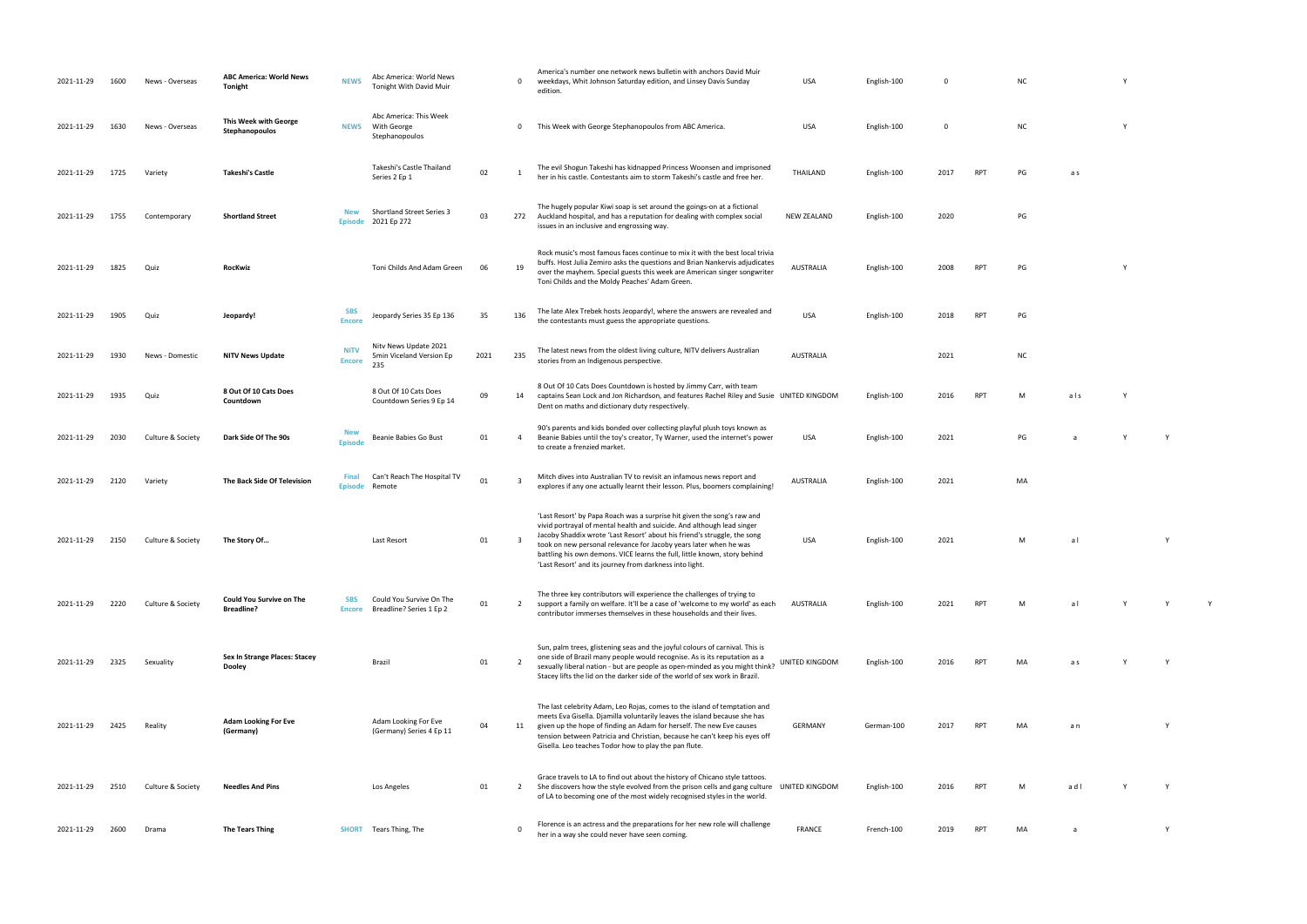| 2021-11-29 | 2630 | News - Overseas | France 24 News In English From<br>Paris                         | France 24 English News                                                               |      | 0           | International news and current affairs television from Paris, offering a<br>French perspective on world events, in English.                                                                                     | FRANCE           | English-100           | $\Omega$    |            | NC        |      |   |  |
|------------|------|-----------------|-----------------------------------------------------------------|--------------------------------------------------------------------------------------|------|-------------|-----------------------------------------------------------------------------------------------------------------------------------------------------------------------------------------------------------------|------------------|-----------------------|-------------|------------|-----------|------|---|--|
| 2021-11-29 | 2700 | News - Overseas | Thai News                                                       | Thai News                                                                            |      | $\mathbf 0$ | News via satellite from Thai Public Broadcasting Service, in Thai, no<br>subtitles.                                                                                                                             | THAILAND         | Thai-100              | 0           |            | <b>NC</b> |      |   |  |
| 2021-11-29 | 2730 | News - Overseas | <b>Bangla News</b>                                              | Bangla News                                                                          |      | 0           | News via satellite from Channel i Bangladesh, in Bangla, no subtitles.                                                                                                                                          | BANGLADESH       | Bengali-100           | $\Omega$    |            | <b>NC</b> |      |   |  |
| 2021-11-29 | 2800 | News - Overseas | Punjabi News                                                    | Punjabi News                                                                         |      | 0           | News via satellite from India, in Punjabi, no subtitles.                                                                                                                                                        | INDIA            | Punjabi-100           | $\Omega$    |            | <b>NC</b> |      |   |  |
| 2021-11-29 | 2830 | News - Overseas | Sri Lankan Sinhalese News                                       | Sri Lankan Sinhalese News                                                            |      | 0           | News from Sri Lanka Rupavahini Corporation Colombo Sri Lanka, in<br>Sinhalese, no subtitles.                                                                                                                    | <b>SRI LANKA</b> | Sinhalese-100         | $\Omega$    |            | <b>NC</b> |      |   |  |
| 2021-11-30 | 0500 | News - Overseas | Korean News                                                     | Korean News                                                                          |      | 0           | News via satellite from YTN Korea, in Korean, no subtitles.                                                                                                                                                     | SOUTH KOREA      | Korean-100            | 2013        |            | <b>NC</b> |      |   |  |
| 2021-11-30 | 0530 | News - Overseas | <b>Indonesian News</b>                                          | Indonesian News                                                                      |      | 0           | News via satellite from TVRI Jakarta, in Indonesian, no subtitles.                                                                                                                                              | <b>INDONESIA</b> | Indonesian-100        | 2013        |            | <b>NC</b> |      |   |  |
| 2021-11-30 | 0610 | News - Overseas | <b>Hong Kong News</b>                                           | Hong Kong News                                                                       |      | 0           | News via satellite from TVB Hong Kong, in Cantonese, no subtitles.                                                                                                                                              | <b>HONG KONG</b> | Cantonese-100         | 2013        |            | <b>NC</b> |      |   |  |
| 2021-11-30 | 0630 | News - Overseas | <b>Deutsche Welle English News</b>                              | Deutsche Welle English<br>News                                                       |      | 0           | News and analysis of the top international and European news and current<br>affairs from Berlin, in English.                                                                                                    | <b>GERMANY</b>   | English-100           | 0           |            | <b>NC</b> |      |   |  |
| 2021-11-30 | 0700 | News - Overseas | <b>Russian News</b>                                             | <b>Russian News</b>                                                                  |      | 0           | News via satellite from NTV Moscow, in Russian, no subtitles.                                                                                                                                                   | <b>RUSSIA</b>    | Russian-100           | 2013        |            | <b>NC</b> |      |   |  |
| 2021-11-30 | 0730 | News - Overseas | <b>Polish News</b>                                              | Polish News                                                                          |      | 0           | Wydarzenia from Polsat in Warsaw via satellite, in Polish, no subtitles.                                                                                                                                        | POLAND           | Polish-100            | 2013        |            | <b>NC</b> |      |   |  |
| 2021-11-30 | 0800 | News - Overseas | <b>Ukrainian News</b>                                           | Ukrainian News                                                                       |      | 0           | Ukrainian News from the National Television Company of Ukraine in Kyiv,<br>no subtitles.                                                                                                                        | <b>UKRAINE</b>   | Ukrainian-100         | 2014        |            | <b>NC</b> |      |   |  |
| 2021-11-30 | 0830 | News - Overseas | <b>Macedonian News</b>                                          | Macedonian News                                                                      |      | 0           | News via satellite from public broadcaster MRT in Skopje, in Macedonian,<br>no subtitles.                                                                                                                       | MACEDONIA        | Macedonian-100        | 2013        |            | <b>NC</b> |      |   |  |
| 2021-11-30 | 0900 | News - Overseas | <b>Croatian News</b>                                            | <b>Croatian News</b>                                                                 |      | 0           | News via satellite from HRT Croatia, in Croatian, no subtitles.                                                                                                                                                 | CROATIA          | Croatian-100          | 2013        |            | <b>NC</b> |      |   |  |
| 2021-11-30 | 0930 | News - Overseas | <b>Serbian News</b>                                             | Serbian News                                                                         |      | 0           | News via satellite from Serbian Broadcasting Corporation, in Serbian, no<br>subtitles.                                                                                                                          | SERBIA           | Serbian-100           | 2013        |            | <b>NC</b> |      |   |  |
| 2021-11-30 | 1000 | News - Overseas | <b>Dutch News</b>                                               | <b>Dutch News</b>                                                                    |      | 0           | News via satellite from BVN, in Dutch, no subtitles.                                                                                                                                                            | NETHERLANDS      | Dutch-100             | 2013        |            | <b>NC</b> |      |   |  |
| 2021-11-30 | 1030 | News - Overseas | Nepali News                                                     | Nepali News                                                                          |      | 0           | News via satellite from Nepal Television in Kathmandu, in Nepali, no<br>subtitles.                                                                                                                              | <b>NEPAL</b>     | Nepali-100            | 0           |            | <b>NC</b> |      |   |  |
| 2021-11-30 | 1100 | News - Overseas | <b>NHK Japanese News</b>                                        | Nhk Japanese News                                                                    |      | 0           | News via satellite from NHK Tokyo in Japanese, no subtitles.                                                                                                                                                    | <b>JAPAN</b>     | Japanese-100          | 2013        |            | <b>NC</b> |      |   |  |
| 2021-11-30 | 1135 | News - Overseas | <b>Hindi News</b>                                               | Hindi News                                                                           |      | $\mathbf 0$ | News via satellite from NDTV India, in Hindi, no subtitles.                                                                                                                                                     | <b>INDIA</b>     | Hindi-100             | 2013        |            | <b>NC</b> |      |   |  |
| 2021-11-30 | 1200 | Basketball      | NBA 2021-2022: Wizards V<br><b>Mavericks</b>                    | Basketball: Nba 2021-2022,<br>REPLAY Washington Wizards V<br><b>Dallas Mavericks</b> | 2021 | 12          | Live coverage of the 2021-2022 National Basketball Association.<br>Washington Wizards take on Dallas Mavericks at American Airlines Center.<br>Tip-off at 12.35pm AEDT.                                         | <b>USA</b>       |                       | 2021        | <b>RPT</b> | <b>NC</b> |      |   |  |
| 2021-11-30 | 1400 | Narrative       | Letterkenny                                                     | Letterkenny Series 3 Ep 20                                                           | 03   | 20          | It's Easter and it's Daryl's turn to hide the eggs. Glen and his unlikely<br>sidekicks put on a Passion Play.                                                                                                   | CANADA           | English-100           | 2018        | <b>RPT</b> | M         | adls |   |  |
| 2021-11-30 | 1430 | Travel          | <b>Beerland</b>                                                 | Hawaii                                                                               | 01   | -5          | Meg travels to Hawaii to meet Joe and Pono, a team of athletic brewers<br>who make Meg work out to earn her beer; and Justin and Jennifer, a<br>military couple with a unique coconut brew.                     | <b>USA</b>       | English-100           | 2017        | <b>RPT</b> | PG        |      |   |  |
| 2021-11-30 | 1500 | Cooking         | The Chefs' Line                                                 | Mexican                                                                              | 01   | 63          | Sous chef Gianni from Mexican restaurant el Publico goes up against two<br>home cooks. Can the passion of a home cook beat the professional skills of<br>a chef?                                                | AUSTRALIA        | English-99; Spanish-1 | 2017        | <b>RPT</b> | G         |      |   |  |
| 2021-11-30 | 1530 | Cooking         | The Chefs' Line                                                 | Mexican                                                                              | 01   | 64          | Head chef Tommy from Mexican restaurant El Publico goes up against this<br>week's best home cook. This is the ultimate David versus Goliath battle.<br>Can the passion of a home cook beat a professional chef? | <b>AUSTRALIA</b> | English-99; Spanish-1 | 2017        | <b>RPT</b> | G         |      |   |  |
| 2021-11-30 | 1600 | News - Overseas | <b>ABC America: World News</b><br><b>NEWS</b><br><b>Tonight</b> | Abc America: World News<br>Tonight With David Muir                                   |      | 0           | America's number one network news bulletin with anchors David Muir<br>weekdays, Whit Johnson Saturday edition, and Linsey Davis Sunday<br>edition.                                                              | USA              | English-100           | $\mathbf 0$ |            | <b>NC</b> |      | Y |  |

|                         |     | NC            |      |              |   |  |
|-------------------------|-----|---------------|------|--------------|---|--|
|                         |     | NC            |      |              |   |  |
|                         |     | $NC$          |      |              |   |  |
|                         |     | $NC$          |      |              |   |  |
|                         |     | $NC$          |      |              |   |  |
| $\overline{\mathbf{3}}$ |     | $NC$          |      |              |   |  |
| 3                       |     | NC            |      |              |   |  |
| 3                       |     | NC            |      |              |   |  |
|                         |     | NC            |      |              |   |  |
| 3                       |     | NC            |      |              |   |  |
| 3                       |     | $NC$          |      |              |   |  |
| 4                       |     | $NC$          |      |              |   |  |
| 3                       |     | $NC$          |      |              |   |  |
| 3                       |     | NC            |      |              |   |  |
| 3                       |     | NC            |      |              |   |  |
| 3                       |     | NC            |      |              |   |  |
|                         |     | $NC$          |      |              |   |  |
| $\overline{\mathbf{3}}$ |     | $\sf NC$      |      |              |   |  |
| 3                       |     | NC            |      |              |   |  |
| $\mathbf{1}$            | RPT | ${\sf NC}$    |      |              |   |  |
| $\overline{\bf 8}$      | RPT | ${\sf M}$     | adis | $\mathsf{Y}$ |   |  |
| $\overline{7}$          | RPT | $\mathsf{PG}$ |      | Y            | Y |  |
| $\overline{7}$          | RPT | ${\mathsf G}$ |      | Y            |   |  |
|                         |     |               |      |              |   |  |
| $\overline{7}$          | RPT | ${\mathsf G}$ |      | Y            |   |  |
|                         |     | $\sf NC$      |      | Y            |   |  |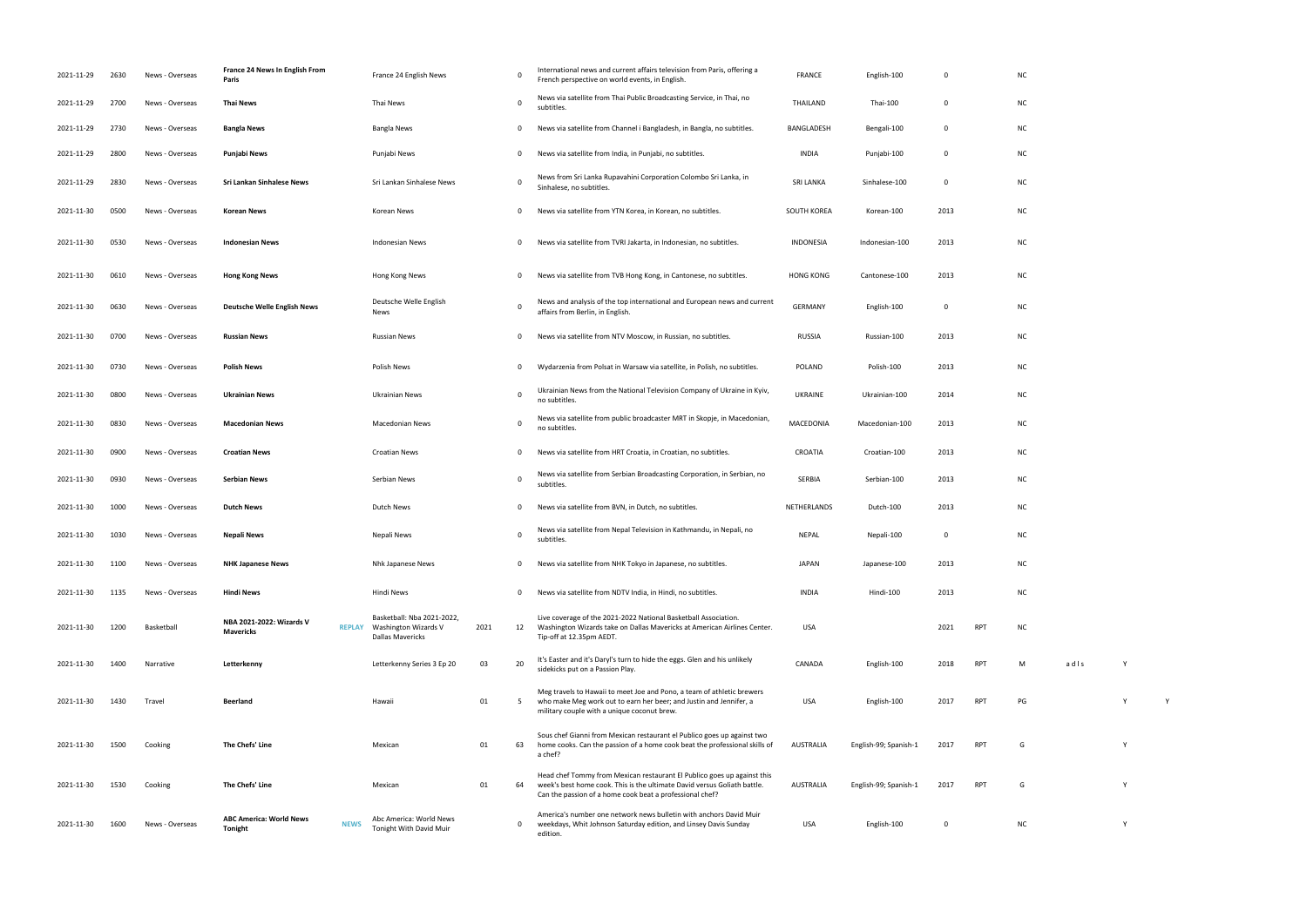USA English-100 2009 M a v Y shift driving lesson from a question from a view of the teacher. USA English-100 V<br>District teacher. USA English-100 View of the teacher. USA English-100 View of the teacher. USA English-100 Vi<br>District teacher. USA Englis

RPT M d l s Y Y USA English-100 2017 RPT M l Y Y

the solitude of the world underwater. Also world underwater. AuSTRALIA English-100 2019 RPT MA a Wa Y

| 2021-11-30 | 1625 | News - Domestic   | <b>PBS Newshour</b>                             | <b>NEWS</b>                  | PBS Newshour                                             |      | $\Omega$                | Reviews and analysis of the day's news presented by Judy Woodruff for the<br>Public Broadcasting Service (PBS) in the United States.                                                                                                                                                                                                                                                                                                                                                                                               | <b>USA</b>       | English-100 | 2012        | <b>RPT</b> | <b>NC</b> |     |
|------------|------|-------------------|-------------------------------------------------|------------------------------|----------------------------------------------------------|------|-------------------------|------------------------------------------------------------------------------------------------------------------------------------------------------------------------------------------------------------------------------------------------------------------------------------------------------------------------------------------------------------------------------------------------------------------------------------------------------------------------------------------------------------------------------------|------------------|-------------|-------------|------------|-----------|-----|
| 2021-11-30 | 1725 | Variety           | <b>Takeshi's Castle</b>                         |                              | Takeshi's Castle Thailand<br>Series 2 Ep 2               | 02   | $\overline{2}$          | The evil Shogun Takeshi has kidnapped Princess Woonsen and imprisoned<br>her in his castle. Contestants aim to storm Takeshi's castle and free her.                                                                                                                                                                                                                                                                                                                                                                                | THAILAND         | English-100 | 2017        | <b>RPT</b> | PG        | a   |
| 2021-11-30 | 1755 | Contemporary      | <b>Shortland Street</b>                         | <b>New</b><br><b>Episode</b> | Shortland Street Series 3<br>2021 Ep 273                 | 03   | 273                     | The hugely popular Kiwi soap is set around the goings-on at a fictional<br>Auckland hospital, and has a reputation for dealing with complex social<br>issues in an inclusive and engrossing way.                                                                                                                                                                                                                                                                                                                                   | NEW ZEALAND      | English-100 | 2020        |            | PG        |     |
| 2021-11-30 | 1825 | Quiz              | <b>RocKwiz</b>                                  |                              | Adalita And Gareth Liddiard                              | 06   | 20                      | Classic episodes introduced by Julia, Brian and the band. This week,<br>Australian rock musician Adalita, best known as a founding member of<br>Magic Dirt, and Drones vocalist and guitarist Gareth Liddiard take on the<br>RocKwiz challenge. Hosted by Julia Zemiro.                                                                                                                                                                                                                                                            | <b>AUSTRALIA</b> | English-100 | 2008        | <b>RPT</b> | PG        |     |
| 2021-11-30 | 1905 | Quiz              | Jeopardy!                                       | <b>SBS</b><br><b>Encore</b>  | Jeopardy Series 35 Ep 137                                | 35   | 137                     | The late Alex Trebek hosts Jeopardy!, where the answers are revealed and<br>the contestants must guess the appropriate questions.                                                                                                                                                                                                                                                                                                                                                                                                  | <b>USA</b>       | English-100 | 2018        | <b>RPT</b> | PG        |     |
| 2021-11-30 | 1930 | News - Domestic   | <b>NITV News Update</b>                         | <b>NITV</b><br><b>Encore</b> | Nitv News Update 2021<br>5min Viceland Version Ep<br>236 | 2021 | 236                     | The latest news from the oldest living culture, NITV delivers Australian<br>stories from an Indigenous perspective.                                                                                                                                                                                                                                                                                                                                                                                                                | <b>AUSTRALIA</b> |             | 2021        |            | <b>NC</b> |     |
| 2021-11-30 | 1935 | Quiz              | 8 Out Of 10 Cats Does<br>Countdown              |                              | 8 Out Of 10 Cats Does<br>Countdown Series 9 Ep 15        | 09   | 15                      | 8 Out Of 10 Cats Does Countdown is hosted by Jimmy Carr, with team<br>captains Sean Lock and Jon Richardson, and features Rachel Riley and Susie UNITED KINGDOM<br>Dent on maths and dictionary duty respectively.                                                                                                                                                                                                                                                                                                                 |                  | English-100 | 2016        | <b>RPT</b> | M         | als |
| 2021-11-30 | 2030 | History           | The Man Who Fell From The Sky Premiere          |                              | Man Who Fell From The Sky,                               |      | $\mathbf 0$             | The Man Who Fell From The Sky is an extraordinary five year investigation<br>into the stranger-than-fiction story of two men who stowed away in the<br>wheelwell of a plane from Johannesburg to London. Filmmaker Rich<br>Bentley undertakes an obsessive quest for the truth behind who they were, UNITED KINGDOM English-95; Makhuwa-5<br>why they undertook such a risky journey, and what happened after. His<br>search takes him across the globe and results in a discovery that is both<br>heartbreaking and heartwarming. |                  |             | 2021        |            | M         |     |
| 2021-11-30 | 2135 | Culture & Society | <b>Stacey Dooley Sleeps Over</b>                | Final<br><b>Episode</b>      | Living With Down's<br>Syndrome                           | 02   | 6                       | Stacey learns about a different sort of parenting when she stays with Dom<br>and Kellie Evans in Wales. Dom and Kellie's lives were upended when their<br>two sons, Lucus and Alexander, were diagnosed with Down's Syndrome<br>and Cerebral Palsy respectively. She sees first-hand the joys and<br>frustrations of raising children with disabilities, and learns how their eldest<br>daughter Isabella's sign-language communication with Lucus has turned<br>the pair into an unlikely YouTube sensation.                      | UNITED KINGDOM   | English-100 | 2021        |            | M         |     |
| 2021-11-30 | 2230 | Drama             | <b>The Lovely Bones</b>                         | <b>MOVIE</b>                 |                                                          |      | $\mathbf 0$             | Based on Alice Sebold's best-selling 2002 novel about a murdered 14-year<br>old who watches over her family and killer. Stars Saoirse Ronan, Rachel<br>Weisz, Stanley Tucci, and Mark Wahlberg.                                                                                                                                                                                                                                                                                                                                    | USA              | English-100 | 2009        |            | M         | a v |
| 2021-11-30 | 2500 | Culture & Society | <b>One Star Reviews</b>                         |                              | Driving Lesson And Psychic                               | 01   | -5                      | Taji visits a New Jersey psychic to help balance his chakra, and takes a stick<br>shift driving lesson from a questionable teacher.                                                                                                                                                                                                                                                                                                                                                                                                | <b>USA</b>       | English-100 | $\Omega$    | <b>RPT</b> | M         | al  |
| 2021-11-30 | 2525 | Travel            | <b>F-ck That's Delicious</b>                    |                              | Mind And Body Healing Part<br>$\mathbf{1}$               | 03   | -9                      | Action and Meyhem need to get some exercise, so they try new fitness<br>regimens. Includes special appearances from Diamond Dallas Paige, Matt<br>Sera, and John Basedow.                                                                                                                                                                                                                                                                                                                                                          | USA              | English-100 | 2017        | <b>RPT</b> | M         | dis |
| 2021-11-30 | 2555 | Travel            | <b>F-ck That's Delicious</b>                    |                              | Mind And Body Healing Part<br>$\overline{2}$             | 03   | 10                      | The FTD crew takes wellness to a new level and visits Alex and Allison<br>Grey's Chapel of the Sacred Mirrors to heal their souls with art.<br>Meanwhile, The Alchemist makes a sandwich.                                                                                                                                                                                                                                                                                                                                          | USA              | English-100 | 2017        | <b>RPT</b> | M         |     |
| 2021-11-30 | 2625 | Drama             | <b>The Diver</b>                                |                              | Diver, The                                               |      | $\overline{\mathbf{0}}$ | Callans mind is full of rage, chaos and confusion that can only be tamed by<br>the soothing solitude of the world underwater.                                                                                                                                                                                                                                                                                                                                                                                                      | <b>AUSTRALIA</b> | English-100 | 2019        | <b>RPT</b> | MA        | a   |
| 2021-11-30 | 2635 | News - Overseas   | <b>RT News In English From</b><br><b>Moscow</b> |                              | Russia Today English News                                |      | $\overline{\mathbf{0}}$ | RT from Moscow delivers the latest news and current affairs from around<br>the world including special reports and entertainment news, in English.                                                                                                                                                                                                                                                                                                                                                                                 | <b>RUSSIA</b>    | English-100 | 0           |            | <b>NC</b> |     |
| 2021-11-30 | 2700 | News - Overseas   | <b>Thai News</b>                                |                              | Thai News                                                |      | $\Omega$                | News via satellite from Thai Public Broadcasting Service, in Thai, no<br>subtitles.                                                                                                                                                                                                                                                                                                                                                                                                                                                | THAILAND         | Thai-100    | $\mathbf 0$ |            | <b>NC</b> |     |
| 2021-11-30 | 2730 | News - Overseas   | <b>Bangla News</b>                              |                              | Bangla News                                              |      | $\mathbf 0$             | News via satellite from Channel i Bangladesh, in Bangla, no subtitles.                                                                                                                                                                                                                                                                                                                                                                                                                                                             | BANGLADESH       | Bengali-100 | 0           |            | <b>NC</b> |     |

| NC | Υ |  |
|----|---|--|
|    |   |  |

| PG | a |
|----|---|
|    |   |
|    |   |
| PG |   |

 $\begin{array}{ccc} 2008 & & \text{RPT} & & \text{PG} \end{array}$  Y

 $h$ -100 2018 RPT PG  $\overline{NC}$ 

h-100 2016 RPT M a ls Y

 $U_1$  M  $V_2$ 

UNITED KINGDOM ENGLISH-100 2021 MILLION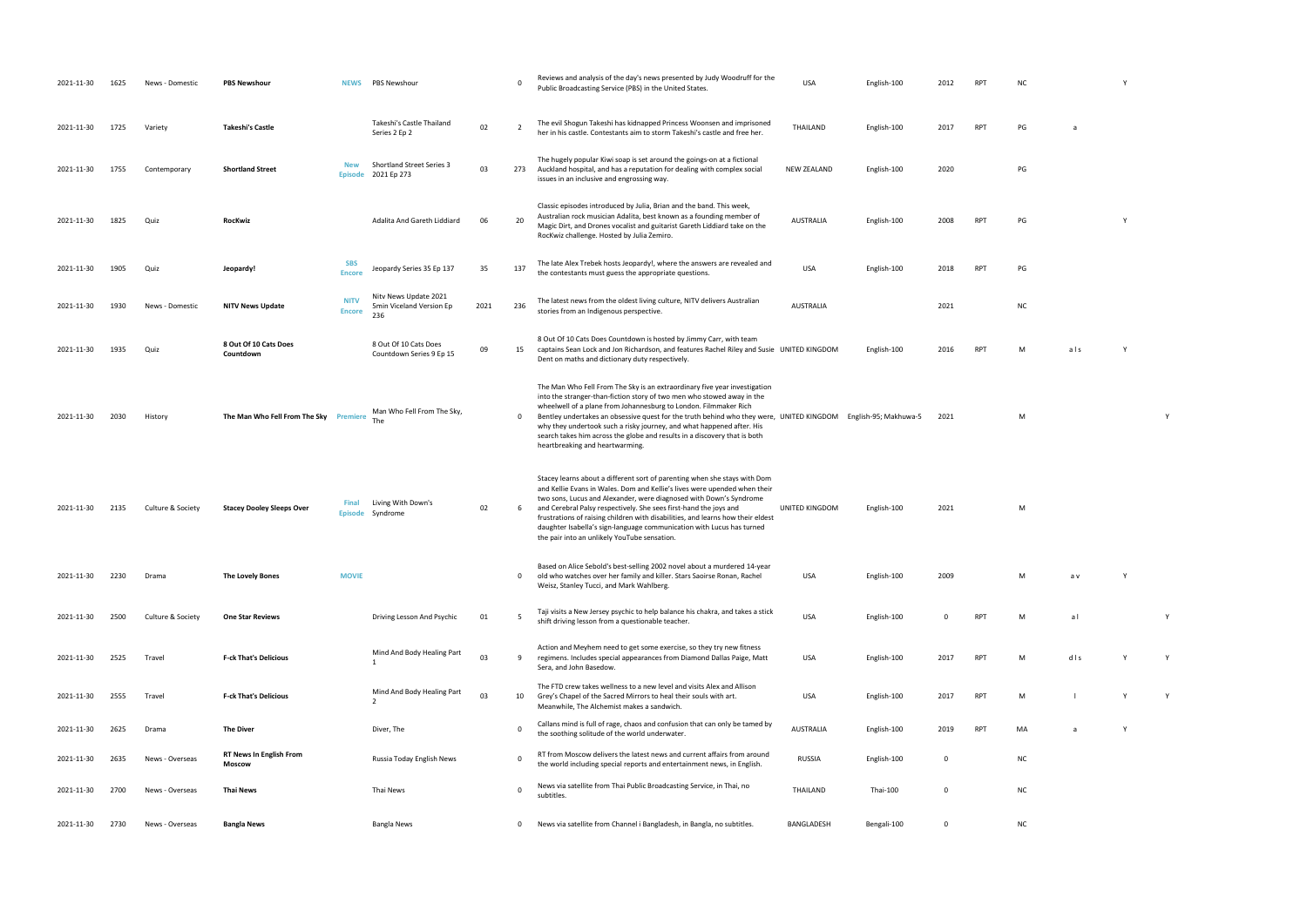|                | $\pmb{0}$ |            | $NC$          |                          |             |   |  |
|----------------|-----------|------------|---------------|--------------------------|-------------|---|--|
| J              | $\pmb{0}$ |            | $\sf NC$      |                          |             |   |  |
|                | 2013      |            | $\sf NC$      |                          |             |   |  |
| 0              | 2013      |            | $\sf NC$      |                          |             |   |  |
| 0              | 2013      |            | $\sf NC$      |                          |             |   |  |
|                | $\pmb{0}$ |            | $\sf NC$      |                          |             |   |  |
|                | 2013      |            | $\sf NC$      |                          |             |   |  |
|                | 2013      |            | $NC$          |                          |             |   |  |
| $\mathfrak{c}$ | 2014      |            | $\sf NC$      |                          |             |   |  |
| $\overline{0}$ | 2013      |            | ${\sf NC}$    |                          |             |   |  |
|                | 2013      |            | $\sf NC$      |                          |             |   |  |
|                | 2013      |            | $\sf NC$      |                          |             |   |  |
|                | 2013      |            | $\sf NC$      |                          |             |   |  |
|                | $\pmb{0}$ |            | $\sf NC$      |                          |             |   |  |
| )              | 2013      |            | ${\sf NC}$    |                          |             |   |  |
|                | 2013      |            | $\sf NC$      |                          |             |   |  |
|                | 2019      | RPT        | ${\sf NC}$    |                          | Υ           |   |  |
|                | 2017      | RPT        | M             | $\mathsf{a}\:\mathsf{I}$ | $\mathsf Y$ |   |  |
|                | 2018      | RPT        | M             | $\sf d$ l                | $\mathsf Y$ |   |  |
|                |           |            |               |                          |             |   |  |
|                | 2017      | <b>RPT</b> | $\mathsf{PG}$ |                          | Y           |   |  |
|                | 2017      | RPT        | M             | $\sim 1$                 |             |   |  |
|                | 2017      | RPT        | $\mathsf{PG}$ |                          |             | Υ |  |
|                |           |            |               |                          |             |   |  |
|                |           |            |               |                          |             |   |  |

RPT G Y Y Y

| 2021-11-30 | 2800 | News - Overseas       | <b>Punjabi News</b>                           | Punjabi News                                       |      | $\Omega$     | News via satellite from India, in Punjabi, no subtitles.                                                                                                                                                                                                                                                                                                                              | <b>INDIA</b>       | Punjabi-100    | 0           |            | N0             |
|------------|------|-----------------------|-----------------------------------------------|----------------------------------------------------|------|--------------|---------------------------------------------------------------------------------------------------------------------------------------------------------------------------------------------------------------------------------------------------------------------------------------------------------------------------------------------------------------------------------------|--------------------|----------------|-------------|------------|----------------|
| 2021-11-30 | 2830 | News - Overseas       | Sri Lankan Sinhalese News                     | Sri Lankan Sinhalese News                          |      | $\Omega$     | News from Sri Lanka Rupavahini Corporation Colombo Sri Lanka, in<br>Sinhalese, no subtitles.                                                                                                                                                                                                                                                                                          | <b>SRI LANKA</b>   | Sinhalese-100  | 0           |            | N0             |
| 2021-12-01 | 0500 | News - Overseas       | <b>Korean News</b>                            | Korean News                                        |      | 0            | News via satellite from YTN Korea, in Korean, no subtitles.                                                                                                                                                                                                                                                                                                                           | <b>SOUTH KOREA</b> | Korean-100     | 2013        |            | N0             |
| 2021-12-01 | 0530 | News - Overseas       | <b>Indonesian News</b>                        | <b>Indonesian News</b>                             |      | $\mathbf{0}$ | News via satellite from TVRI Jakarta, in Indonesian, no subtitles.                                                                                                                                                                                                                                                                                                                    | INDONESIA          | Indonesian-100 | 2013        |            | N0             |
| 2021-12-01 | 0610 | News - Overseas       | <b>Hong Kong News</b>                         | Hong Kong News                                     |      | 0            | News via satellite from TVB Hong Kong, in Cantonese, no subtitles.                                                                                                                                                                                                                                                                                                                    | <b>HONG KONG</b>   | Cantonese-100  | 2013        |            | N0             |
| 2021-12-01 | 0630 | News - Overseas       | <b>Deutsche Welle English News</b>            | Deutsche Welle English<br>News                     |      | $\Omega$     | News and analysis of the top international and European news and current<br>affairs from Berlin, in English.                                                                                                                                                                                                                                                                          | <b>GERMANY</b>     | English-100    | $\mathbf 0$ |            | N0             |
| 2021-12-01 | 0700 | News - Overseas       | <b>Russian News</b>                           | <b>Russian News</b>                                |      | 0            | News via satellite from NTV Moscow, in Russian, no subtitles.                                                                                                                                                                                                                                                                                                                         | <b>RUSSIA</b>      | Russian-100    | 2013        |            | N <sub>C</sub> |
| 2021-12-01 | 0730 | News - Overseas       | <b>Polish News</b>                            | Polish News                                        |      | 0            | Wydarzenia from Polsat in Warsaw via satellite, in Polish, no subtitles.                                                                                                                                                                                                                                                                                                              | <b>POLAND</b>      | Polish-100     | 2013        |            | NO             |
| 2021-12-01 | 0800 | News - Overseas       | <b>Ukrainian News</b>                         | Ukrainian News                                     |      | $\Omega$     | Ukrainian News from the National Television Company of Ukraine in Kyiv,<br>no subtitles.                                                                                                                                                                                                                                                                                              | UKRAINE            | Ukrainian-100  | 2014        |            | N0             |
| 2021-12-01 | 0830 | News - Overseas       | <b>Macedonian News</b>                        | Macedonian News                                    |      | $\Omega$     | News via satellite from public broadcaster MRT in Skopje, in Macedonian,<br>no subtitles.                                                                                                                                                                                                                                                                                             | MACEDONIA          | Macedonian-100 | 2013        |            | NO             |
| 2021-12-01 | 0900 | News - Overseas       | <b>Croatian News</b>                          | <b>Croatian News</b>                               |      | 0            | News via satellite from HRT Croatia, in Croatian, no subtitles.                                                                                                                                                                                                                                                                                                                       | CROATIA            | Croatian-100   | 2013        |            | N0             |
| 2021-12-01 | 0930 | News - Overseas       | <b>Serbian News</b>                           | Serbian News                                       |      | 0            | News via satellite from Serbian Broadcasting Corporation, in Serbian, no<br>subtitles.                                                                                                                                                                                                                                                                                                | SERBIA             | Serbian-100    | 2013        |            | N0             |
| 2021-12-01 | 1000 | News - Overseas       | <b>Dutch News</b>                             | Dutch News                                         |      | $\Omega$     | News via satellite from BVN, in Dutch, no subtitles.                                                                                                                                                                                                                                                                                                                                  | NETHERLANDS        | Dutch-100      | 2013        |            | <b>N</b>       |
| 2021-12-01 | 1030 | News - Overseas       | <b>F24 International &amp; Africa News</b>    | African News                                       |      | $\mathbf{0}$ | African news in English from France 24.                                                                                                                                                                                                                                                                                                                                               | <b>FRANCE</b>      | English-100    | 0           |            | N0             |
| 2021-12-01 | 1100 | News - Overseas       | <b>NHK Japanese News</b>                      | Nhk Japanese News                                  |      | $\mathbf{0}$ | News via satellite from NHK Tokyo in Japanese, no subtitles.                                                                                                                                                                                                                                                                                                                          | <b>JAPAN</b>       | Japanese-100   | 2013        |            | NO             |
| 2021-12-01 | 1135 | News - Overseas       | Hindi News                                    | Hindi News                                         |      | $\mathbf{0}$ | News via satellite from NDTV India, in Hindi, no subtitles.                                                                                                                                                                                                                                                                                                                           | <b>INDIA</b>       | Hindi-100      | 2013        |            | N0             |
| 2021-12-01 | 1200 | <b>Figure Skating</b> | <b>ISU World Figure Skating Pairs</b><br>Comp | Isu World Figure Skating:<br>The Pairs Competition | 2019 | 15           | Coverage of the 2019-2020 ISU World Figure Skating: The Pairs<br>Competition. International Figure Skating 2019-2020.                                                                                                                                                                                                                                                                 |                    |                | 2019        | <b>RPT</b> |                |
| 2021-12-01 | 1330 | Comedy                | Your Call Is Important To Us<br><b>SHORT</b>  | Your Call Is Important To Us                       |      | $\Omega$     | This film is a short comedy that confirms our fears about what really goes<br>on at call-centres when we're asked, 'Please hold?'.                                                                                                                                                                                                                                                    | <b>AUSTRALIA</b>   | English-100    | 2017        | <b>RPT</b> | M              |
| 2021-12-01 | 1345 | Drama                 | <b>Desert Dash</b><br><b>SHORT</b>            | Desert Dash                                        |      | 0            | On the outskirts of Australia, Opals are now the currency for survival in the<br>game of Desert Dash. When a feisty heroine gets the opportunity to 'level<br>up' there is no choice but to win. Game On.                                                                                                                                                                             | AUSTRALIA          | English-100    | 2018        | RPT        | M              |
| 2021-12-01 | 1400 | Travel                | Beerland                                      | Los Angeles                                        | 01   | 6            | The winning home brewers travel to Los Angeles to meet with Meg and a<br>panel of expert judges. Only one grand prize winner will be chosen to get<br>their beer distributed by Golden Road.                                                                                                                                                                                          | USA                | English-100    | 2017        | <b>RPT</b> | PG             |
| 2021-12-01 | 1430 | Travel                | <b>Beerland</b>                               | Alabama                                            | 02   | 1            | Meg heads to Alabama, one of the last states to legalise homebrewing.<br>There, she finds brewers Willy Bob, Miki, and Clay who are making the<br>most of the state's new laws.                                                                                                                                                                                                       | USA                | English-100    | 2017        | <b>RPT</b> | M              |
| 2021-12-01 | 1500 | Travel                | Beerland                                      | Detroit                                            | 02   | 2            | In Detroit, Meg encounters a father-and-son duo intent on turning the<br>Motor City into the Beer City. Plus, a team of coffee roasters turning coffee<br>waste into sour beer.                                                                                                                                                                                                       | USA                | English-100    | 2017        | <b>RPT</b> | PG             |
| 2021-12-01 | 1530 | Cooking               | The Chefs' Line                               | Mexican                                            | 01   | 65           | Celebrate the fun of Mexican cuisine as Maeve O'Meara takes us inside the<br>kitchen of el Publico. Maeve and the chefs' line reminisce about the week<br>and delve into delicious new dishes. There's more to Mexican than tacos,<br>including a dish that uses Australian Green Ants - the tuna tostada. Delight<br>in Carnitas de Lechon or suckling pig and a super Vanilla Flan. | AUSTRALIA          | English-100    | 2017        | <b>RPT</b> | G              |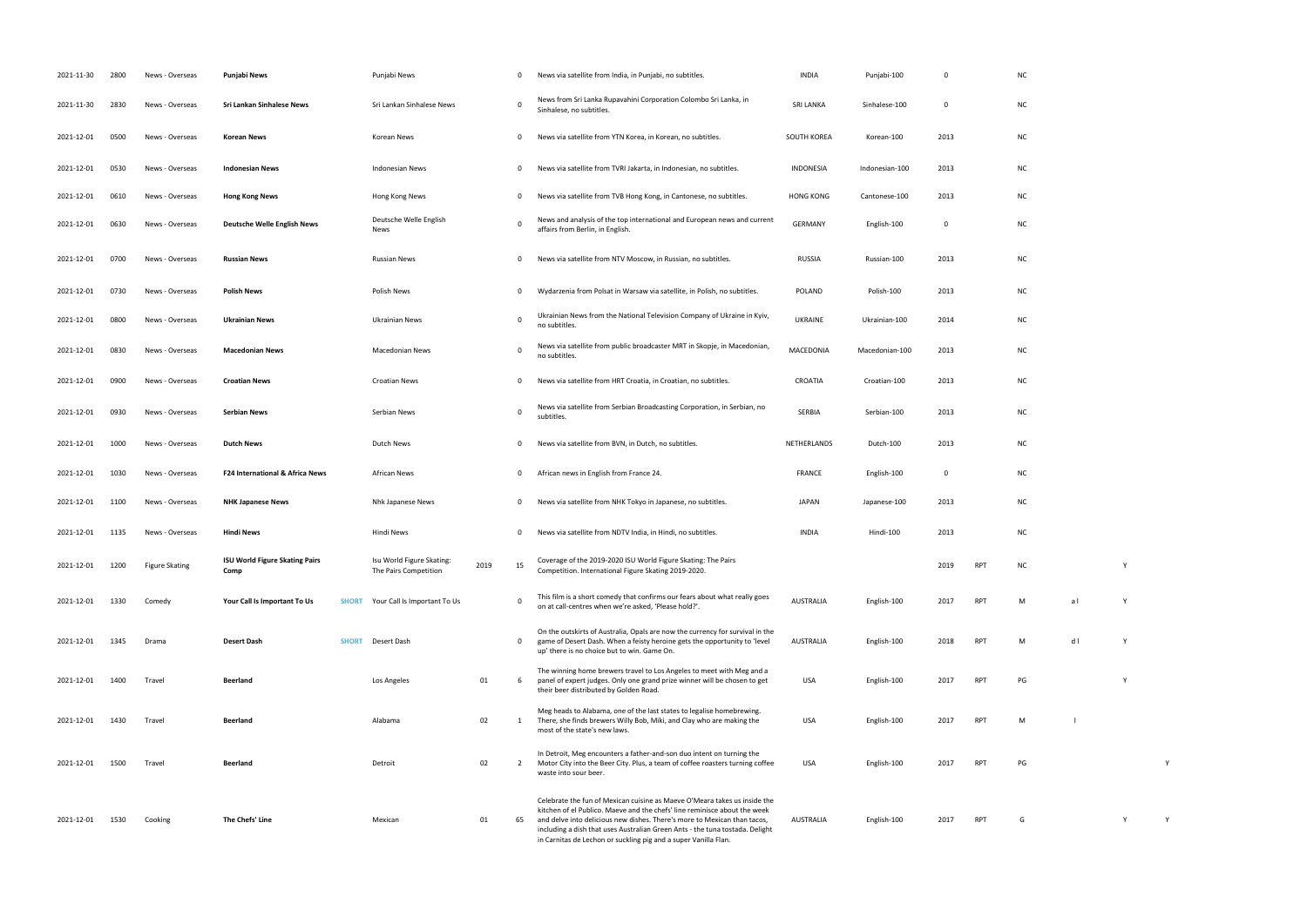| 2021-12-01 | 1600 | News - Overseas   | <b>ABC America: World News</b><br><b>Tonight</b>        | <b>NEWS</b>                  | Abc America: World News<br>Tonight With David Muir       |      | $\mathbf 0$    | America's number one network news bulletin with anchors David Muir<br>weekdays, Whit Johnson Saturday edition, and Linsey Davis Sunday<br>edition.                                                                                                                                                                                                                                                                                                                                                                                                                                                                             | <b>USA</b>         | English-100 | 0           |            | <b>NC</b> |             |  |
|------------|------|-------------------|---------------------------------------------------------|------------------------------|----------------------------------------------------------|------|----------------|--------------------------------------------------------------------------------------------------------------------------------------------------------------------------------------------------------------------------------------------------------------------------------------------------------------------------------------------------------------------------------------------------------------------------------------------------------------------------------------------------------------------------------------------------------------------------------------------------------------------------------|--------------------|-------------|-------------|------------|-----------|-------------|--|
| 2021-12-01 | 1625 | News - Domestic   | <b>PBS Newshour</b>                                     | <b>NEWS</b>                  | <b>PBS Newshour</b>                                      |      | $\Omega$       | Reviews and analysis of the day's news presented by Judy Woodruff for the<br>Public Broadcasting Service (PBS) in the United States.                                                                                                                                                                                                                                                                                                                                                                                                                                                                                           | <b>USA</b>         | English-100 | 2012        | RPT        | <b>NC</b> |             |  |
| 2021-12-01 | 1725 | Variety           | <b>Takeshi's Castle</b>                                 |                              | Takeshi's Castle Thailand<br>Series 2 Ep 3               | 02   | $\overline{3}$ | The evil Shogun Takeshi has kidnapped Princess Woonsen and imprisoned<br>her in his castle. Contestants aim to storm Takeshi's castle and free her.                                                                                                                                                                                                                                                                                                                                                                                                                                                                            | THAILAND           | English-100 | 2017        | <b>RPT</b> | PG        | a s         |  |
| 2021-12-01 | 1755 | Contemporary      | <b>Shortland Street</b>                                 | <b>New</b>                   | <b>Shortland Street Series 3</b><br>Episode 2021 Ep 274  | 03   | 274            | The hugely popular Kiwi soap is set around the goings-on at a fictional<br>Auckland hospital, and has a reputation for dealing with complex social<br>issues in an inclusive and engrossing way.                                                                                                                                                                                                                                                                                                                                                                                                                               | <b>NEW ZEALAND</b> | English-100 | 2020        |            | PG        |             |  |
| 2021-12-01 | 1825 | Quiz              | <b>RocKwiz</b>                                          |                              | Lilith Lane And Tim Finn                                 | 06   | 21             | Rock music's most famous faces continue to mix it with the best local trivia<br>buffs. Host Julia Zemiro asks the questions and Brian Nankervis adjudicates<br>over the mayhem. Special guests this week are Melbourne-based<br>singer/songwriter Lilith Lane and the legendary Tim Finn.                                                                                                                                                                                                                                                                                                                                      | <b>AUSTRALIA</b>   | English-100 | 2008        | <b>RPT</b> | PG        |             |  |
| 2021-12-01 | 1905 | Quiz              | Jeopardy!                                               | <b>SBS</b><br><b>Encore</b>  | Jeopardy Series 35 Ep 138                                | 35   | 138            | The late Alex Trebek hosts Jeopardy!, where the answers are revealed and<br>the contestants must guess the appropriate questions.                                                                                                                                                                                                                                                                                                                                                                                                                                                                                              | <b>USA</b>         | English-100 | 2018        | <b>RPT</b> | PG        |             |  |
| 2021-12-01 | 1930 | News - Domestic   | <b>NITV News Update</b>                                 | <b>NITV</b><br><b>Encore</b> | Nitv News Update 2021<br>5min Viceland Version Ep<br>237 | 2021 | 237            | The latest news from the oldest living culture, NITV delivers Australian<br>stories from an Indigenous perspective.                                                                                                                                                                                                                                                                                                                                                                                                                                                                                                            | <b>AUSTRALIA</b>   |             | 2021        |            | <b>NC</b> |             |  |
| 2021-12-01 | 1935 | Quiz              | 8 Out Of 10 Cats Does<br>Countdown                      |                              | 8 Out Of 10 Cats Does<br>Countdown Series 9 Ep 16        | 09   | 16             | 8 Out Of 10 Cats Does Countdown is hosted by Jimmy Carr, with team<br>captains Sean Lock and Jon Richardson, and features Rachel Riley and Susie UNITED KINGDOM<br>Dent on maths and dictionary duty respectively.                                                                                                                                                                                                                                                                                                                                                                                                             |                    | English-100 | 2016        | <b>RPT</b> | M         | als         |  |
| 2021-12-01 | 2030 | Culture & Society | <b>Stuntwomen: The Untold</b><br><b>Hollywood Story</b> | <b>Premiere</b>              | Stuntwomen: The Untold<br>Hollywood                      |      | $\mathbf 0$    | Based on the best-selling book by Mollie Gregory, Stuntwomen: The<br>Untold Hollywood Story introduces audiences to the secret stars who<br>provide the action and thrills that make the best Hollywood movies and<br>television, from the first black-and-white 'flickers' to today's high-tech<br>mega-epics. These unheralded heroines are the generations of<br>stuntwomen who risked their lives in front of the camera, while behind it<br>they fought for equal rights with male stunt performers, battled sexism<br>and harassment, sustained life-threatening injuries and returned to the<br>fray after each battle. | USA                | English-100 | 2020        |            | M         |             |  |
| 2021-12-01 | 2210 | Sexuality         | Skin: A History Of Nudity In The<br><b>Movies</b>       |                              | Skin - A History Of Nudity In<br>The Movies              |      | $\Omega$       | A definitive documentary on the history of nudity in the movies, beginning<br>with the silent movie era through present day, examining the changes in<br>morality that led to the use of nudity in films while emphasising the<br>political, sociological, and artistic changes that shaped this rich history.                                                                                                                                                                                                                                                                                                                 | <b>USA</b>         | English-100 | 2020        | <b>RPT</b> | MA        | nsvw        |  |
| 2021-12-01 | 2430 | Comedy            | <b>Popstar: Never Stop Never</b><br>Stopping            |                              |                                                          |      | 0              | The Lonely Island trio of Andy Samberg, Akiva Schaffer, and Jorma Taccone<br>bring their musical talents to the big screen. This mockumentary follows a<br>former member of a boy band trio, now a struggling pop singer, as he looks<br>to orchestrate a comeback. Written by and starring Andy Samberg, Akiva<br>Schaffer, and Jorma Taccone, 'Popstar: Never Stop Never Stopping' is<br>directed by Akiva Schaffer and Jorma Taccone.                                                                                                                                                                                       | USA                | English-100 | 2016        | <b>RPT</b> | MA        | a n         |  |
| 2021-12-01 | 2605 | Culture & Society | <b>Fanatics: The Deep End</b>                           |                              | Milsim                                                   | 01   | 6              | Somewhere between cosplay and gun play is MilSim: Military Simulation.<br>Who are these people who subject themselves to 40-hour full-immersion<br>combat?                                                                                                                                                                                                                                                                                                                                                                                                                                                                     | USA                | English-100 | 2020        | <b>RPT</b> | MA        | $\mathbf v$ |  |
| 2021-12-01 | 2630 | News - Overseas   | France 24 News In English From<br>Paris                 |                              | France 24 English News                                   |      | 0              | International news and current affairs television from Paris, offering a<br>French perspective on world events, in English.                                                                                                                                                                                                                                                                                                                                                                                                                                                                                                    | <b>FRANCE</b>      | English-100 | $\mathbf 0$ |            | <b>NC</b> |             |  |
| 2021-12-01 | 2700 | News - Overseas   | <b>Thai News</b>                                        |                              | Thai News                                                |      | $\mathbf{0}$   | News via satellite from Thai Public Broadcasting Service, in Thai, no<br>subtitles.                                                                                                                                                                                                                                                                                                                                                                                                                                                                                                                                            | THAILAND           | Thai-100    | $\mathbf 0$ |            | <b>NC</b> |             |  |
| 2021-12-01 | 2730 | News - Overseas   | <b>Bangla News</b>                                      |                              | <b>Bangla News</b>                                       |      | $\mathbf 0$    | News via satellite from Channel i Bangladesh, in Bangla, no subtitles.                                                                                                                                                                                                                                                                                                                                                                                                                                                                                                                                                         | BANGLADESH         | Bengali-100 | $\mathbf 0$ |            | <b>NC</b> |             |  |
| 2021-12-01 | 2800 | News - Overseas   | Punjabi News                                            |                              | Punjabi News                                             |      | $\mathbf 0$    | News via satellite from India, in Punjabi, no subtitles.                                                                                                                                                                                                                                                                                                                                                                                                                                                                                                                                                                       | <b>INDIA</b>       | Punjabi-100 | $\mathbf 0$ |            | <b>NC</b> |             |  |

- 
- 
- 
- 
- RPT PG Y
	-
	-
	-
- RPT M als Y
	-
	-
	-
- PT MA n s v w
	-
- PT MA an Y
- PT MA v Y Y
	-
	-
	-
	-
- 
- 
- 
- 
- 
- 
- 
- 
- 
- 
- 
- 
- 
- 
- 
-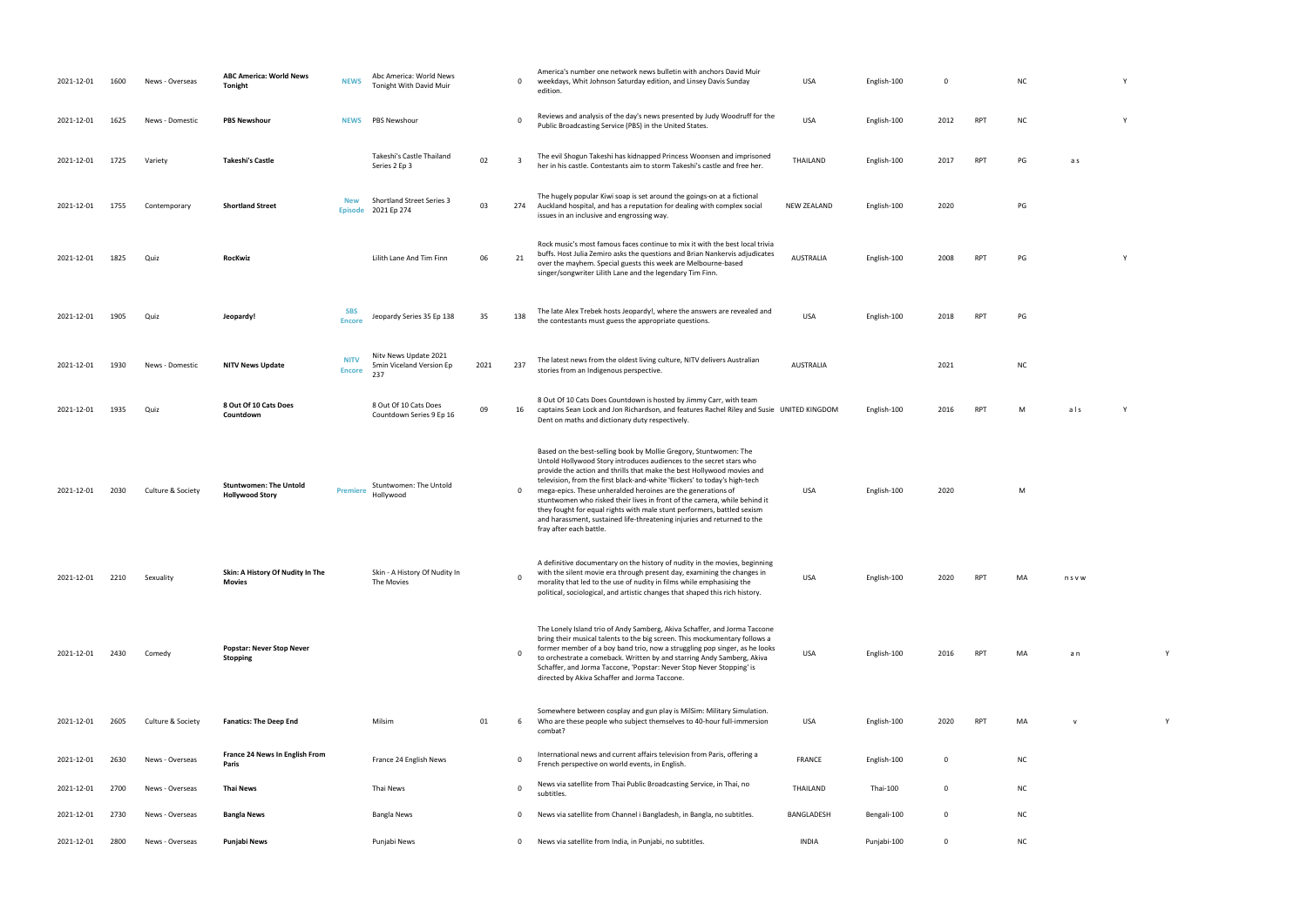| 2021-12-01 | 2830 | News - Overseas       | Sri Lankan Sinhalese News                     |             | Sri Lankan Sinhalese News                               |      |                | News from Sri Lanka Rupavahini Corporation Colombo Sri Lanka, in<br>Sinhalese, no subtitles.                                                                                                     | <b>SRI LANKA</b> | Sinhalese-100  | 0            |            | <b>NC</b> |     |   |  |
|------------|------|-----------------------|-----------------------------------------------|-------------|---------------------------------------------------------|------|----------------|--------------------------------------------------------------------------------------------------------------------------------------------------------------------------------------------------|------------------|----------------|--------------|------------|-----------|-----|---|--|
| 2021-12-02 | 0500 | News - Overseas       | Korean News                                   |             | Korean News                                             |      | 0              | News via satellite from YTN Korea, in Korean, no subtitles.                                                                                                                                      | SOUTH KOREA      | Korean-100     | 2013         |            | <b>NC</b> |     |   |  |
| 2021-12-02 | 0530 | News - Overseas       | <b>Indonesian News</b>                        |             | Indonesian News                                         |      | $\mathbf{0}$   | News via satellite from TVRI Jakarta, in Indonesian, no subtitles.                                                                                                                               | INDONESIA        | Indonesian-100 | 2013         |            | <b>NC</b> |     |   |  |
| 2021-12-02 | 0610 | News - Overseas       | <b>Hong Kong News</b>                         |             | Hong Kong News                                          |      | $\mathbf{0}$   | News via satellite from TVB Hong Kong, in Cantonese, no subtitles.                                                                                                                               | <b>HONG KONG</b> | Cantonese-100  | 2013         |            | <b>NC</b> |     |   |  |
| 2021-12-02 | 0630 | News - Overseas       | <b>Deutsche Welle English News</b>            |             | Deutsche Welle English<br>News                          |      | $\Omega$       | News and analysis of the top international and European news and current<br>affairs from Berlin, in English.                                                                                     | <b>GERMANY</b>   | English-100    | $\mathbf{0}$ |            | <b>NC</b> |     |   |  |
| 2021-12-02 | 0700 | News - Overseas       | <b>Russian News</b>                           |             | <b>Russian News</b>                                     |      | 0              | News via satellite from NTV Moscow, in Russian, no subtitles.                                                                                                                                    | RUSSIA           | Russian-100    | 2013         |            | <b>NC</b> |     |   |  |
| 2021-12-02 | 0730 | News - Overseas       | <b>Polish News</b>                            |             | Polish News                                             |      | $\mathbf{0}$   | Wydarzenia from Polsat in Warsaw via satellite, in Polish, no subtitles.                                                                                                                         | POLAND           | Polish-100     | 2013         |            | <b>NC</b> |     |   |  |
| 2021-12-02 | 0800 | News - Overseas       | <b>Maltese News</b>                           |             | <b>Maltese News</b>                                     |      | 0              | News from Public Broadcasting Services Limited, Malta, in Maltese, no<br>subtitles.                                                                                                              | MALTA            | Maltese-100    | 2013         |            | <b>NC</b> |     |   |  |
| 2021-12-02 | 0830 | News - Overseas       | <b>Macedonian News</b>                        |             | <b>Macedonian News</b>                                  |      | $\Omega$       | News via satellite from public broadcaster MRT in Skopje, in Macedonian,<br>no subtitles.                                                                                                        | MACEDONIA        | Macedonian-100 | 2013         |            | <b>NC</b> |     |   |  |
| 2021-12-02 | 0900 | News - Overseas       | <b>Croatian News</b>                          |             | <b>Croatian News</b>                                    |      | - 0            | News via satellite from HRT Croatia, in Croatian, no subtitles.                                                                                                                                  | CROATIA          | Croatian-100   | 2013         |            | <b>NC</b> |     |   |  |
| 2021-12-02 | 0930 | News - Overseas       | Serbian News                                  |             | Serbian News                                            |      | 0              | News via satellite from Serbian Broadcasting Corporation, in Serbian, no<br>subtitles.                                                                                                           | SERBIA           | Serbian-100    | 2013         |            | <b>NC</b> |     |   |  |
| 2021-12-02 | 1000 | News - Overseas       | <b>Dutch News</b>                             |             | Dutch News                                              |      | 0              | News via satellite from BVN, in Dutch, no subtitles.                                                                                                                                             | NETHERLANDS      | Dutch-100      | 2013         |            | <b>NC</b> |     |   |  |
| 2021-12-02 | 1030 | News - Overseas       | <b>Somali News</b>                            |             | Somali News                                             |      | $\Omega$       | News via satellite from Universal TV as broadcast in Somalia (Mogadishu),<br>in Somali, no subtitles.                                                                                            | SOMALIA          | Somali-100     | $\mathbf{0}$ |            | <b>NC</b> |     |   |  |
| 2021-12-02 | 1100 | News - Overseas       | <b>NHK Japanese News</b>                      |             | Nhk Japanese News                                       |      | $\mathbf{0}$   | News via satellite from NHK Tokyo in Japanese, no subtitles.                                                                                                                                     | <b>JAPAN</b>     | Japanese-100   | 2013         |            | <b>NC</b> |     |   |  |
| 2021-12-02 | 1135 | News - Overseas       | Hindi News                                    |             | Hindi News                                              |      | 0              | News via satellite from NDTV India, in Hindi, no subtitles.                                                                                                                                      | <b>INDIA</b>     | Hindi-100      | 2013         |            | <b>NC</b> |     |   |  |
| 2021-12-02 | 1200 | Period                | <b>Project Blue Book</b>                      |             | Roswell Incident Part 1, The                            | 02   | 1              | Hynek and Quinn follow Gen. Harding to Roswell, N.M., where an<br>anonymous individual has threatened to expose evidence to the world of<br>an extra-terrestrial crash landing six years ago.    | USA              | English-100    | 2019         | <b>RPT</b> | M         | al  | Y |  |
| 2021-12-02 | 1250 | Period                | <b>Project Blue Book</b>                      |             | Roswell Incident Part 2, The                            | 02   |                | Hynek and Quinn close in on a culprit, and finally learn the truth about<br>what happened in Roswell.                                                                                            | <b>USA</b>       | English-100    | 2019         | RPT        | M         | alv | Y |  |
| 2021-12-02 | 1340 | Culture & Society     | <b>Most Expensivest</b>                       |             | Baecation                                               | 01   | 7              | Learn how some woo their boos with the most expensivest baecation.                                                                                                                               | USA              | English-100    | 2017         | <b>RPT</b> | M         |     | Y |  |
| 2021-12-02 | 1410 | Culture & Society     | Hustle                                        |             | Moonshine Makeover                                      | 01   | -6             | John Henry gets in the moonshine business working with the founders of<br>Port Morris Distillery to take their small batch Pitorro to the next level.                                            | USA              | English-100    | 2018         | <b>RPT</b> | M         |     |   |  |
| 2021-12-02 | 1500 | <b>Figure Skating</b> | <b>ISU European Figure Skating</b><br>Austria |             | Isu European Figure Skating<br>(Graz, Austria) Part 1   | 2019 | 5              | Coverage of the ISU European Figure Skating in Graz, Austria - Part 1.<br>International Figure Skating 2019/2020.                                                                                |                  |                | 2019         | <b>RPT</b> | <b>NC</b> |     | Y |  |
| 2021-12-02 | 1600 | News - Overseas       | <b>ABC America: World News</b><br>Tonight     | <b>NEWS</b> | Abc America: World News<br>Tonight With David Muir      |      | $\Omega$       | America's number one network news bulletin with anchors David Muir<br>weekdays, Whit Johnson Saturday edition, and Linsey Davis Sunday<br>edition.                                               | USA              | English-100    | $\mathbf 0$  |            | <b>NC</b> |     | Y |  |
| 2021-12-02 | 1625 | News - Domestic       | <b>PBS Newshour</b>                           | <b>NEWS</b> | <b>PBS Newshour</b>                                     |      |                | Reviews and analysis of the day's news presented by Judy Woodruff for the<br>Public Broadcasting Service (PBS) in the United States.                                                             | USA              | English-100    | 2012         | <b>RPT</b> | <b>NC</b> |     | Y |  |
| 2021-12-02 | 1725 | Variety               | Takeshi's Castle                              |             | Takeshi's Castle Thailand<br>Series 2 Ep 4              | 02   | $\overline{4}$ | The evil Shogun Takeshi has kidnapped Princess Woonsen and imprisoned<br>her in his castle. Contestants aim to storm Takeshi's castle and free her.                                              | THAILAND         | English-100    | 2017         | RPT        | PG        | a   |   |  |
| 2021-12-02 | 1755 | Contemporary          | <b>Shortland Street</b>                       |             | <b>Shortland Street Series 3</b><br>Episode 2021 Ep 275 | 03   | 275            | The hugely popular Kiwi soap is set around the goings-on at a fictional<br>Auckland hospital, and has a reputation for dealing with complex social<br>issues in an inclusive and engrossing way. | NEW ZEALAND      | English-100    | 2020         |            | PG        |     |   |  |

| NC            |                |   |              |
|---------------|----------------|---|--------------|
| NC            |                |   |              |
| NC            |                |   |              |
| NC            |                |   |              |
| NC            |                |   |              |
| NC            |                |   |              |
| NC            |                |   |              |
| NC            |                |   |              |
| NC            |                |   |              |
| NC            |                |   |              |
| NC            |                |   |              |
| NC            |                |   |              |
| NC            |                |   |              |
| NC            |                |   |              |
| NC            |                |   |              |
| $\mathsf{M}$  | a <sub>l</sub> | Y |              |
| M             | alv            | Y |              |
| $\mathsf{M}$  |                | Y |              |
| $\mathsf{M}$  | $\mathbf{I}$   |   | $\mathsf{Y}$ |
| NC            |                | Y |              |
| NC            |                | Y |              |
| NC            |                | Y |              |
| $\mathsf{PG}$ | a              |   |              |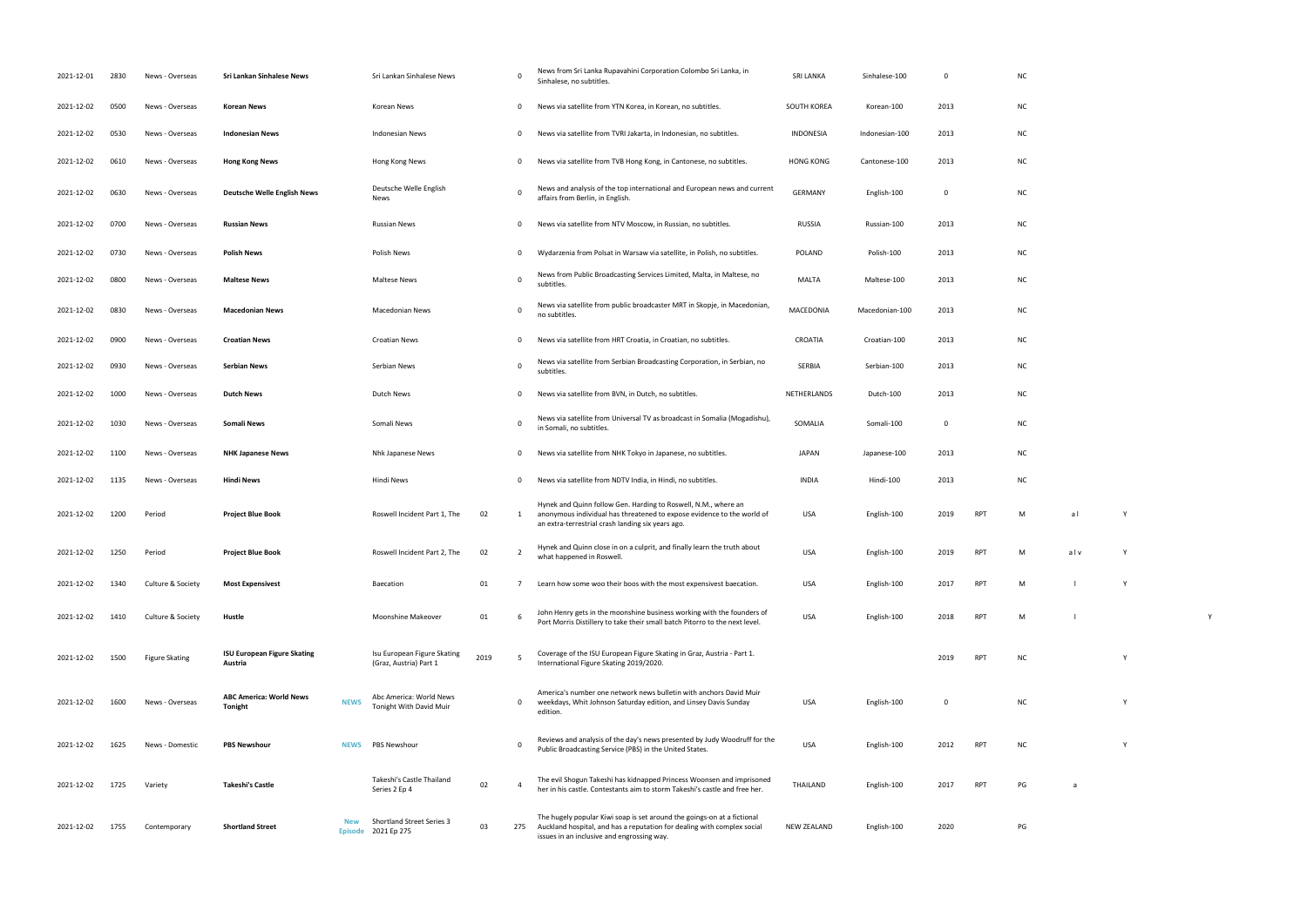| 2021-12-02 | 1825 | Quiz              | RocKwiz                                         |                              | Vanessa Amorosi And Ashley<br>Naylor                     | 06   | 22       | Rock music's most famous faces continue to mix it with the best local trivia<br>buffs. Host Julia Zemiro asks the questions and Brian Nankervis adjudicates<br>over the mayhem. Special guests this week are Aussie rock pop darling<br>Vanessa Amorosi and vocalist, guitarist, and songwriter for the Australian<br>mod pop group Even, Ashley Naylor.                                                                                                                                                                                                 | <b>AUSTRALIA</b> | English-100         | 2008        | <b>RPT</b> | PG        |              |  |
|------------|------|-------------------|-------------------------------------------------|------------------------------|----------------------------------------------------------|------|----------|----------------------------------------------------------------------------------------------------------------------------------------------------------------------------------------------------------------------------------------------------------------------------------------------------------------------------------------------------------------------------------------------------------------------------------------------------------------------------------------------------------------------------------------------------------|------------------|---------------------|-------------|------------|-----------|--------------|--|
| 2021-12-02 | 1905 | Quiz              | Jeopardy!                                       | <b>SBS</b><br><b>Encore</b>  | Jeopardy Series 35 Ep 139                                | 35   | 139      | The late Alex Trebek hosts Jeopardy!, where the answers are revealed and<br>the contestants must guess the appropriate questions.                                                                                                                                                                                                                                                                                                                                                                                                                        | USA              | English-100         | 2018        | <b>RPT</b> | PG        |              |  |
| 2021-12-02 | 1930 | News - Domestic   | <b>NITV News Update</b>                         | <b>NITV</b><br><b>Encore</b> | Nity News Update 2021<br>5min Viceland Version Ep<br>238 | 2021 | 238      | The latest news from the oldest living culture, NITV delivers Australian<br>stories from an Indigenous perspective.                                                                                                                                                                                                                                                                                                                                                                                                                                      | AUSTRALIA        |                     | 2021        |            | <b>NC</b> |              |  |
| 2021-12-02 | 1935 | Quiz              | 8 Out Of 10 Cats Does<br><b>Countdown: Xmas</b> |                              | 8 Out Of 10 Cats Does<br>Countdown Series 9 Ep 17        | 09   | 17       | It's the Cats Does Countdown Christmas special! Hosted by Jimmy Carr,<br>Rachel Riley and Susie Dent.                                                                                                                                                                                                                                                                                                                                                                                                                                                    | UNITED KINGDOM   | English-100         | 2016        | <b>RPT</b> | М         | als          |  |
| 2021-12-02 | 2030 | History           | The Curse Of Oak Island                         | <b>New</b><br><b>Episode</b> | Core Values                                              | 07   | 12       | As the Oak Island team tries to pinpoint the seismic anomaly in the triangle-<br>shaped swamp, intriguing discoveries are made on Lot 21 that could help<br>solve the Oak Island mystery.                                                                                                                                                                                                                                                                                                                                                                | USA              | English-100         | 2020        |            | М         | al           |  |
| 2021-12-02 | 2120 | History           | The Curse Of Oak Island                         | <b>New</b><br><b>Episode</b> | Eye Of The Swamp, The                                    | 07   | 13       | Newly examined evidence points to a massive tunnelling operation on Oak<br>Island while the Lagina's and their partners are closer than ever to<br>discovering the infamous flood system in Smith's Cove.                                                                                                                                                                                                                                                                                                                                                | USA              | English-100         | 2020        |            | М         | al           |  |
| 2021-12-02 | 2205 | Culture & Society | <b>The Source</b>                               | <b>New</b><br><b>Episode</b> | Maternity Ward, The                                      | 01   | 4        | A violent attack on a maternity ward in Kabul, just months after the U.S.<br>and the Taliban signed a deal, makes the prospect of peace in Afghanistan<br>seem unattainable.                                                                                                                                                                                                                                                                                                                                                                             | USA              | English-51; Dari-49 | 2021        |            | М         |              |  |
| 2021-12-02 | 2300 | Period            | <b>Vikings</b>                                  |                              | Prophet, The                                             | 06   | 2        | Messengers arrive in Kattegat with news that presents Bjorn with a<br>dilemma. As Bjorn attempts to do the right thing as ruler of Kattegat,<br>Prince Oleg of Kiev seems untroubled by his conscience. Even Ivar is<br>shocked by Oleg's vicious character as he wrestles for control over the<br>young heir to the throne of the Rus Empire. Meanwhile, Lagertha has<br>settled into her new peaceful life, but danger lurks nearby.                                                                                                                   | USA              | English-100         | 2019        | <b>RPT</b> | M         | a v          |  |
| 2021-12-02 | 2350 | Culture & Society | Love Me As I Am: Untold<br>Australia            |                              | Love Me As I Am: Untold<br>Australia                     | 00   | 0        | Finding love is a tricky business at the best of times, but for young people<br>with intellectual or learning disabilities, the challenges and stigma<br>surrounding dating and relationships can be overwhelming. Finally, help is<br>on hand. Straight-talking relationship coach Liz Dore is on a mission to<br>break the taboos surrounding love and relationships for all. She's the only<br>coach of her kind in Australia. For the first time, our cameras join her as<br>she helps six young people find love and acceptance on their own terms. | <b>AUSTRALIA</b> | English-100         | 2018        | <b>RPT</b> | PG        |              |  |
| 2021-12-02 | 2450 | Culture & Society | Me And My                                       |                              | <b>Eating Disorder</b>                                   | 01   | -4       | Told straight to camera by real people, the stories we hear help us explore<br>the reality of living with an eating disorder - the triggers, the secrets, lies,<br>and shame. Liz, who began retreating from mealtimes and school parties<br>because of her deafness, has struggled with anorexia for 47 years - and is<br>still not free of the disease.                                                                                                                                                                                                | UNITED KINGDOM   | English-100         | 2017        | RPT        | M         | a l          |  |
| 2021-12-02 | 2540 | Sexuality         | My House: The Real Pose                         |                              | <b>Guns And Roses</b>                                    |      | 7        | Precious travels to Michigan to commentate The Detroit Awards Ball,<br>reconnect with her 'gay father,' and to work through her anxiety and PTSD<br>at the local gun range.                                                                                                                                                                                                                                                                                                                                                                              | USA              | English-100         | 2017        | <b>RPT</b> | М         | $\mathsf{I}$ |  |
| 2021-12-02 | 2605 | Sexuality         | My House: The Real Pose                         |                              | D.M.S.R. Dance Music Sex<br>Romance                      |      |          | Tati hosts an all-girl lingerie party for her closet fem queens. Jelani goes on<br>a date, and Alex introduces us to 'Bae'.                                                                                                                                                                                                                                                                                                                                                                                                                              | USA              | English-100         | 2017        | <b>RPT</b> | MA        | alns         |  |
| 2021-12-02 | 2630 | News - Overseas   | <b>Deutsche Welle English News</b>              |                              | Deutsche Welle English<br>News                           |      | $\Omega$ | News and analysis of the top international and European news and current<br>affairs from Berlin, in English.                                                                                                                                                                                                                                                                                                                                                                                                                                             | <b>GERMANY</b>   | English-100         | 0           |            | <b>NC</b> |              |  |
| 2021-12-02 | 2700 | News - Overseas   | Thai News                                       |                              | Thai News                                                |      | $\Omega$ | News via satellite from Thai Public Broadcasting Service, in Thai, no<br>subtitles.                                                                                                                                                                                                                                                                                                                                                                                                                                                                      | THAILAND         | Thai-100            | $\mathbf 0$ |            | <b>NC</b> |              |  |
| 2021-12-02 | 2730 | News - Overseas   | Bangla News                                     |                              | Bangla News                                              |      | 0        | News via satellite from Channel i Bangladesh, in Bangla, no subtitles.                                                                                                                                                                                                                                                                                                                                                                                                                                                                                   | BANGLADESH       | Bengali-100         | 0           |            | <b>NC</b> |              |  |
| 2021-12-02 | 2800 | News - Overseas   | Punjabi News                                    |                              | Punjabi News                                             |      | 0        | News via satellite from India, in Punjabi, no subtitles.                                                                                                                                                                                                                                                                                                                                                                                                                                                                                                 | INDIA            | Punjabi-100         | 0           |            | <b>NC</b> |              |  |
| 2021-12-02 | 2830 | News - Overseas   | Sri Lankan Sinhalese News                       |                              | Sri Lankan Sinhalese News                                |      | $\Omega$ | News from Sri Lanka Rupavahini Corporation Colombo Sri Lanka, in<br>Sinhalese, no subtitles.                                                                                                                                                                                                                                                                                                                                                                                                                                                             | <b>SRI LANKA</b> | Sinhalese-100       | 0           |            | <b>NC</b> |              |  |
| 2021-12-03 | 0500 | News - Overseas   | <b>Korean News</b>                              |                              | Korean News                                              |      | $\Omega$ | News via satellite from YTN Korea, in Korean, no subtitles.                                                                                                                                                                                                                                                                                                                                                                                                                                                                                              | SOUTH KOREA      | Korean-100          | 2013        |            | <b>NC</b> |              |  |

| AUSTRALIA   | English-100         | 2008      | RPT | $\mathsf{PG}$ |                  | $\mathsf Y$ |             |             |  |
|-------------|---------------------|-----------|-----|---------------|------------------|-------------|-------------|-------------|--|
| USA         | English-100         | 2018      | RPT | $\mathsf{PG}$ |                  |             |             |             |  |
| AUSTRALIA   |                     | 2021      |     | ${\sf NC}$    |                  |             |             |             |  |
| TED KINGDOM | English-100         | 2016      | RPT | М             | a <sub>l</sub> s | $\mathsf Y$ |             |             |  |
| USA         | English-100         | 2020      |     | М             | a <sub>l</sub>   |             | $\mathsf Y$ |             |  |
| USA         | English-100         | 2020      |     | М             | a <sub>l</sub>   |             |             |             |  |
| USA         | English-51; Dari-49 | 2021      |     | ${\sf M}$     |                  |             |             |             |  |
| <b>USA</b>  | English-100         | 2019      | RPT | М             | a v              | Y           | $\mathsf Y$ |             |  |
| AUSTRALIA   | English-100         | 2018      | RPT | $\mathsf{PG}$ | $\mathsf a$      | $\mathsf Y$ | $\mathsf Y$ | $\mathsf Y$ |  |
| TED KINGDOM | English-100         | 2017      | RPT | М             | a <sub>l</sub>   |             |             |             |  |
| USA         | English-100         | 2017      | RPT | M             | $\mathsf{I}$ s   |             | $\mathsf Y$ |             |  |
| USA         | English-100         | 2017      | RPT | MA            | $a \ln s$        |             | $\mathsf Y$ |             |  |
| GERMANY     | English-100         | $\pmb{0}$ |     | $\sf NC$      |                  |             |             |             |  |
| THAILAND    | Thai- $100$         | 0         |     | ${\sf NC}$    |                  |             |             |             |  |
| ANGLADESH   | Bengali-100         | 0         |     | ${\sf NC}$    |                  |             |             |             |  |
| INDIA       | Punjabi-100         | $\pmb{0}$ |     | ${\sf NC}$    |                  |             |             |             |  |
| SRI LANKA   | Sinhalese-100       | $\bf{0}$  |     | $\sf NC$      |                  |             |             |             |  |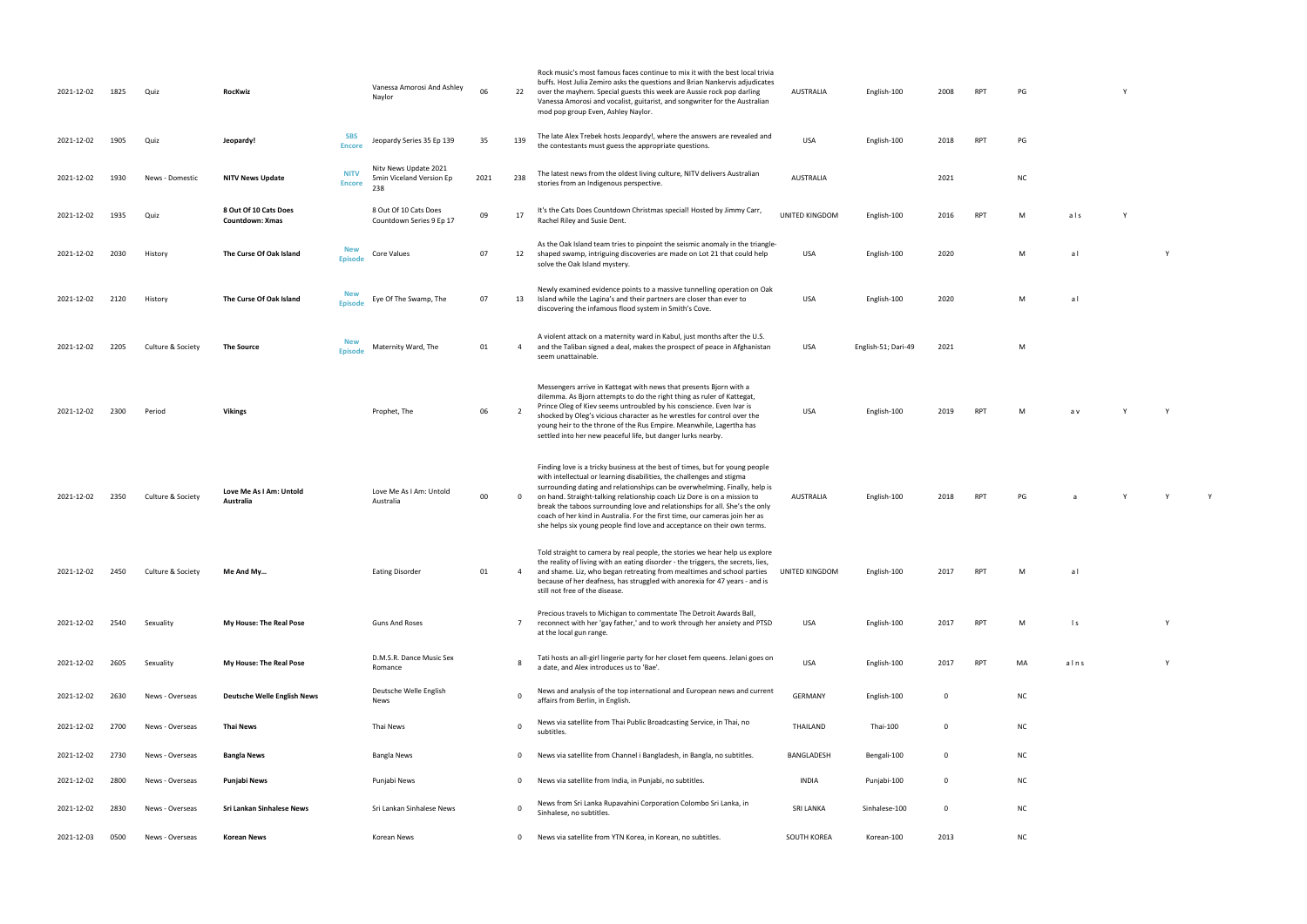| 2021-12-03 | 0530 | News - Overseas | <b>Indonesian News</b>                                   |                              | <b>Indonesian News</b>                                                           |      | 0           | News via satellite from TVRI Jakarta, in Indonesian, no subtitles.                                                                                                                                                                                                                                                                                     | <b>INDONESIA</b>                 | Indonesian-100 | 2013        |            | <b>NC</b> |     |  |
|------------|------|-----------------|----------------------------------------------------------|------------------------------|----------------------------------------------------------------------------------|------|-------------|--------------------------------------------------------------------------------------------------------------------------------------------------------------------------------------------------------------------------------------------------------------------------------------------------------------------------------------------------------|----------------------------------|----------------|-------------|------------|-----------|-----|--|
| 2021-12-03 | 0610 | News - Overseas | <b>Hong Kong News</b>                                    |                              | Hong Kong News                                                                   |      | 0           | News via satellite from TVB Hong Kong, in Cantonese, no subtitles.                                                                                                                                                                                                                                                                                     | <b>HONG KONG</b>                 | Cantonese-100  | 2013        |            | <b>NC</b> |     |  |
| 2021-12-03 | 0630 | News - Overseas | <b>Deutsche Welle English News</b>                       |                              | Deutsche Welle English<br>News                                                   |      | $\Omega$    | News and analysis of the top international and European news and current<br>affairs from Berlin, in English.                                                                                                                                                                                                                                           | <b>GERMANY</b>                   | English-100    | 0           |            | <b>NC</b> |     |  |
| 2021-12-03 | 0700 | News - Overseas | <b>Russian News</b>                                      |                              | Russian News                                                                     |      | 0           | News via satellite from NTV Moscow, in Russian, no subtitles.                                                                                                                                                                                                                                                                                          | <b>RUSSIA</b>                    | Russian-100    | 2013        |            | <b>NC</b> |     |  |
| 2021-12-03 | 0730 | News - Overseas | <b>Polish News</b>                                       |                              | Polish News                                                                      |      | 0           | Wydarzenia from Polsat in Warsaw via satellite, in Polish, no subtitles.                                                                                                                                                                                                                                                                               | <b>POLAND</b>                    | Polish-100     | 2013        |            | <b>NC</b> |     |  |
| 2021-12-03 | 0800 | News - Overseas | <b>Bosnian News</b>                                      |                              | <b>Bosnian News</b>                                                              |      | 0           | News via satellite from Radio-Televizija Bosne i Hercegovine, Bosnia.                                                                                                                                                                                                                                                                                  | <b>BOSNIA AND</b><br>HERZEGOVINA | Bosnian-100    | 0           |            | <b>NC</b> |     |  |
| 2021-12-03 | 0830 | News - Overseas | <b>Macedonian News</b>                                   |                              | Macedonian News                                                                  |      | 0           | News via satellite from public broadcaster MRT in Skopje, in Macedonian,<br>no subtitles.                                                                                                                                                                                                                                                              | MACEDONIA                        | Macedonian-100 | 2013        |            | <b>NC</b> |     |  |
| 2021-12-03 | 0900 | News - Overseas | <b>Croatian News</b>                                     |                              | <b>Croatian News</b>                                                             |      | 0           | News via satellite from HRT Croatia, in Croatian, no subtitles.                                                                                                                                                                                                                                                                                        | CROATIA                          | Croatian-100   | 2013        |            | <b>NC</b> |     |  |
| 2021-12-03 | 0930 | News - Overseas | <b>Serbian News</b>                                      |                              | Serbian News                                                                     |      | 0           | News via satellite from Serbian Broadcasting Corporation, in Serbian, no<br>subtitles.                                                                                                                                                                                                                                                                 | <b>SERBIA</b>                    | Serbian-100    | 2013        |            | <b>NC</b> |     |  |
| 2021-12-03 | 1000 | News - Overseas | <b>Dutch News</b>                                        |                              | Dutch News                                                                       |      | 0           | News via satellite from BVN, in Dutch, no subtitles.                                                                                                                                                                                                                                                                                                   | NETHERLANDS                      | Dutch-100      | 2013        |            | <b>NC</b> |     |  |
| 2021-12-03 | 1030 | News - Overseas | <b>Armenian News</b>                                     |                              | <b>Armenian News</b>                                                             |      | $\mathbf 0$ | News via satellite from Channel H1 Armenia (Yerevan), in Armenian, no<br>subtitles.                                                                                                                                                                                                                                                                    | ARMENIA                          | Armenian-100   | 2014        |            | <b>NC</b> |     |  |
| 2021-12-03 | 1100 | News - Overseas | <b>NHK Japanese News</b>                                 |                              | Nhk Japanese News                                                                |      | 0           | News via satellite from NHK Tokyo in Japanese, no subtitles.                                                                                                                                                                                                                                                                                           | <b>JAPAN</b>                     | Japanese-100   | 2013        |            | <b>NC</b> |     |  |
| 2021-12-03 | 1135 | News - Overseas | <b>Hindi News</b>                                        |                              | Hindi News                                                                       |      | 0           | News via satellite from NDTV India, in Hindi, no subtitles.                                                                                                                                                                                                                                                                                            | <b>INDIA</b>                     | Hindi-100      | 2013        |            | <b>NC</b> |     |  |
| 2021-12-03 | 1200 | Narrative       | Letterkenny                                              |                              | Letterkenny Series 4 Ep 1                                                        | 04   | 1           | Wayne and Marie Fred wonder about a stranger's urinal habits. Reilly and<br>Jonesy begin a takedown tourney with Dax and Ron. The skids take a trip.                                                                                                                                                                                                   | CANADA                           | English-100    | 2018        | <b>RPT</b> | M         | als |  |
| 2021-12-03 | 1230 | Narrative       | Letterkenny                                              |                              | Letterkenny Series 4 Ep 2                                                        | 04   | 2           | The Hicks host a bush party, and the Skids make an enemy.                                                                                                                                                                                                                                                                                              | CANADA                           | English-100    | 2018        | <b>RPT</b> | M         | als |  |
| 2021-12-03 | 1255 | Narrative       | Letterkenny                                              |                              | Letterkenny Series 4 Ep 3                                                        | 04   | 3           | The Hicks take a trip to the city, cause when a friend asks for help, you help<br>them                                                                                                                                                                                                                                                                 | CANADA                           | English-100    | 2018        | <b>RPT</b> | M         | als |  |
| 2021-12-03 | 1325 | Narrative       | Letterkenny                                              |                              | Letterkenny Series 4 Ep 4                                                        | 04   | 4           | The Hicks attempt to help Noah Dyck and Anita Dyck find their daughters.                                                                                                                                                                                                                                                                               | CANADA                           | English-100    | 2018        | <b>RPT</b> | M         | als |  |
| 2021-12-03 | 1355 | Gymnastics      | <b>Artistic Gymnastics World</b><br><b>Challenge Cup</b> | <b>SPORT</b>                 | <b>Gymnastics: Artistic</b><br>Gymnastics, World<br>Challenge Cup, Varna, Part 1 | 2020 | 13          | All the best moments and highlights from the Artistic Gymnastics World<br>Challenge Cup Varna Part 1. International Gymnastics 2020-2021.                                                                                                                                                                                                              |                                  |                | 2020        | <b>RPT</b> | <b>NC</b> |     |  |
| 2021-12-03 | 1555 | News - Overseas | <b>ABC America: World News</b><br><b>Tonight</b>         | <b>NEWS</b>                  | Abc America: World News<br>Tonight With David Muir                               |      | $\mathbf 0$ | America's number one network news bulletin with anchors David Muir<br>weekdays, Whit Johnson Saturday edition, and Linsey Davis Sunday<br>edition.                                                                                                                                                                                                     | USA                              | English-100    | $\mathbf 0$ |            | <b>NC</b> |     |  |
| 2021-12-03 | 1625 | News - Domestic | <b>PBS Newshour</b>                                      | <b>NEWS</b>                  | PBS Newshour                                                                     |      | $\mathbf 0$ | Reviews and analysis of the day's news presented by Judy Woodruff for the<br>Public Broadcasting Service (PBS) in the United States.                                                                                                                                                                                                                   | USA                              | English-100    | 2012        | <b>RPT</b> | <b>NC</b> |     |  |
| 2021-12-03 | 1725 | Variety         | <b>Takeshi's Castle</b>                                  |                              | Takeshi's Castle Thailand<br>Series 2 Ep 5                                       | 02   | 5           | The evil Shogun Takeshi has kidnapped Princess Woonsen and imprisoned<br>her in his castle. Contestants aim to storm Takeshi's castle and free her.                                                                                                                                                                                                    | THAILAND                         | English-100    | 2017        | <b>RPT</b> | PG        | a s |  |
| 2021-12-03 | 1755 | Contemporary    | <b>Shortland Street</b>                                  | <b>New</b><br><b>Episode</b> | Shortland Street Series 3<br>2021 Ep 276                                         | 03   | 276         | The hugely popular Kiwi soap is set around the goings-on at a fictional<br>Auckland hospital, and has a reputation for dealing with complex social<br>issues in an inclusive and engrossing way.                                                                                                                                                       | <b>NEW ZEALAND</b>               | English-100    | 2020        |            | PG        |     |  |
| 2021-12-03 | 1825 | Quiz            | <b>RocKwiz</b>                                           |                              | Paris Wells And Barrence<br>Whitfield                                            | 06   | 23          | Rock music's most famous faces continue to mix it with the best local trivia<br>buffs. Host Julia Zemiro asks the questions and Brian Nankervis adjudicates<br>over the mayhem. Special guests this week are Melbourne-based soul<br>singer songwriter Paris Wells and 'the next Little Richard', Rockabilly singer<br>Barrence Whitfield from the US. | AUSTRALIA                        | English-100    | 2008        | <b>RPT</b> | PG        |     |  |

| 2013      |          | ${\sf NC}$    |            |   |   |  |
|-----------|----------|---------------|------------|---|---|--|
| 2013      |          | ${\sf NC}$    |            |   |   |  |
| $\pmb{0}$ |          | ${\sf NC}$    |            |   |   |  |
| 2013      |          | ${\sf NC}$    |            |   |   |  |
| 2013      |          | ${\sf NC}$    |            |   |   |  |
| $\pmb{0}$ |          | ${\sf NC}$    |            |   |   |  |
| 2013      |          | ${\sf NC}$    |            |   |   |  |
| 2013      |          | ${\sf NC}$    |            |   |   |  |
| 2013      |          | ${\sf NC}$    |            |   |   |  |
| 2013      |          | ${\sf NC}$    |            |   |   |  |
| 2014      |          | ${\sf NC}$    |            |   |   |  |
| 2013      |          | ${\sf NC}$    |            |   |   |  |
| 2013      |          | ${\sf NC}$    |            |   |   |  |
| 2018      | RPT      | M             | $a \mid s$ | Υ | Υ |  |
| 2018      | RPT      | M             | $a \mid s$ | Υ | Υ |  |
| 2018      | RPT      | M             | als        | Υ |   |  |
| 2018      | RPT      | М             | als        | Υ |   |  |
| 2020 RPT  |          | ${\sf NC}$    |            | Υ |   |  |
| $\pmb{0}$ |          | ${\sf NC}$    |            | Υ |   |  |
| 2012      | RPT      | ${\sf NC}$    |            | Υ |   |  |
|           | 2017 RPT | $\mathsf{PG}$ | a s        |   |   |  |
| 2020      |          | $\mathsf{PG}$ |            |   |   |  |

RPT PG Y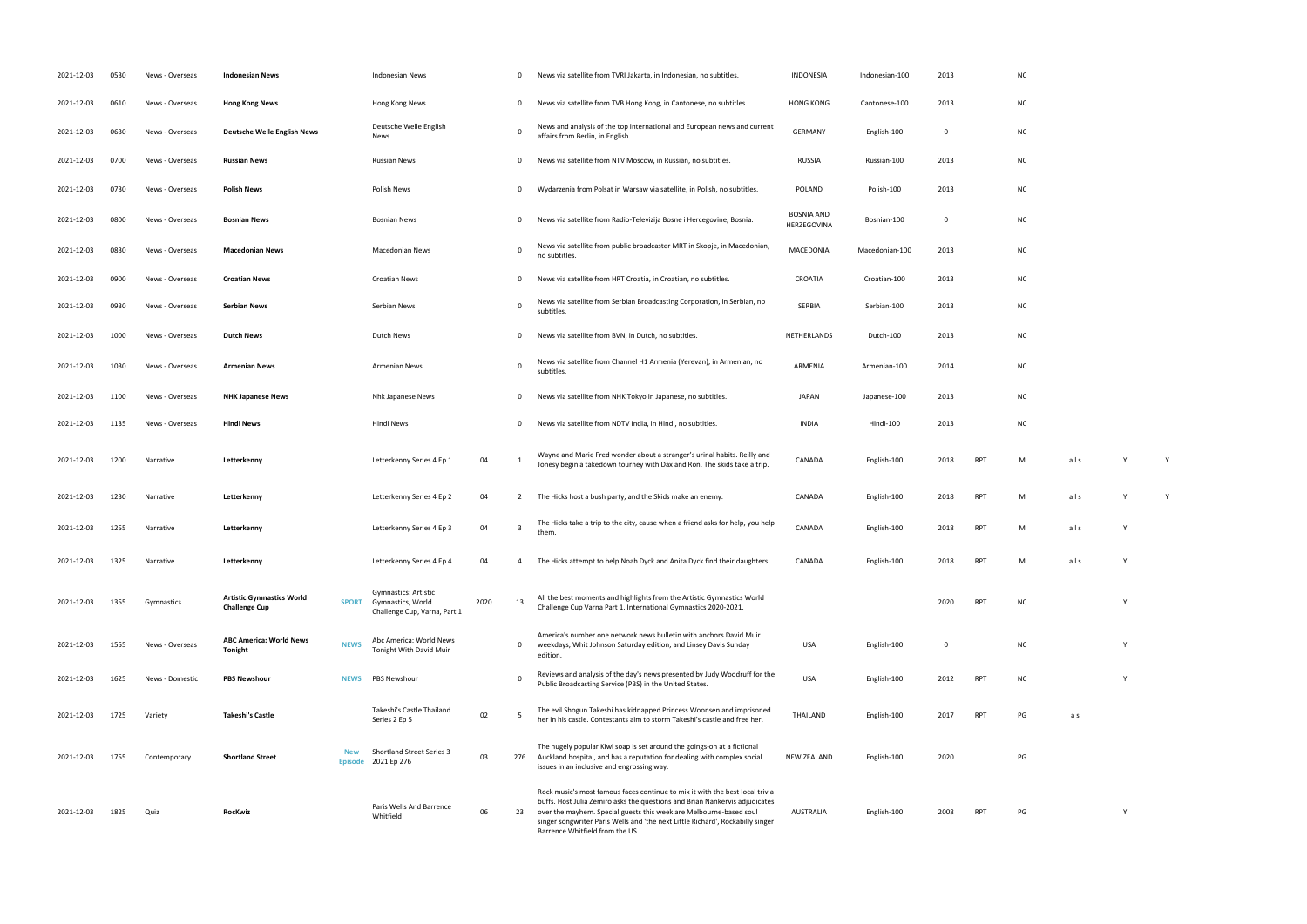| <b>NC</b> |  |  |  |
|-----------|--|--|--|
|           |  |  |  |

016 RPT M als Y

PET M l Y sees it as an opportunity to finally make it to the Rivoli. CANADA English-100 <sup>2016</sup> RPT MA l v Y

PT M a Y

SWEDEN English-100 2019 M Y Y

RPT M s RPT M alv Y Y

RPT MA al y Y

| 2021-12-03 | 1905 | Quiz              | Jeopardy!                          | <b>SBS</b><br><b>Encore</b>  | Jeopardy Series 35 Ep 140                                | 35   | 140            | The late Alex Trebek hosts Jeopardy!, where the answers are revealed and<br>the contestants must guess the appropriate questions.                                                                                                                                                                                                                                                                                                                                                                                                                                                                                                                                                                                                                                                                                                             | <b>USA</b>       | English-100   | 2018         | <b>RPT</b> | PG        |              |  |
|------------|------|-------------------|------------------------------------|------------------------------|----------------------------------------------------------|------|----------------|-----------------------------------------------------------------------------------------------------------------------------------------------------------------------------------------------------------------------------------------------------------------------------------------------------------------------------------------------------------------------------------------------------------------------------------------------------------------------------------------------------------------------------------------------------------------------------------------------------------------------------------------------------------------------------------------------------------------------------------------------------------------------------------------------------------------------------------------------|------------------|---------------|--------------|------------|-----------|--------------|--|
| 2021-12-03 | 1930 | News - Domestic   | <b>NITV News Update</b>            | <b>NITV</b><br><b>Encore</b> | Nity News Update 2021<br>5min Viceland Version Ep<br>239 | 2021 | 239            | The latest news from the oldest living culture, NITV delivers Australian<br>stories from an Indigenous perspective.                                                                                                                                                                                                                                                                                                                                                                                                                                                                                                                                                                                                                                                                                                                           | AUSTRALIA        |               | 2021         |            | <b>NC</b> |              |  |
| 2021-12-03 | 1935 | Quiz              | 8 Out Of 10 Cats Does<br>Countdown |                              | 8 Out Of 10 Cats Does<br>Countdown Series 9 Ep 18        | 09   | 18             | 8 Out Of 10 Cats Does Countdown is hosted by Jimmy Carr, with team<br>captains Sean Lock and Jon Richardson, and features Rachel Riley and Susie UNITED KINGDOM<br>Dent on maths and dictionary duty respectively.                                                                                                                                                                                                                                                                                                                                                                                                                                                                                                                                                                                                                            |                  | English-100   | 2016         | <b>RPT</b> | M         | als          |  |
| 2021-12-03 | 2030 | History           | <b>Code Of The Freaks</b>          |                              | Premiere Code Of The Freaks                              |      | 0              | Code Of The Freaks presents a radical reframing of the use of disabled<br>characters in film. Hollywood continues to crank out all the old disability<br>clichés and hollow inspirational narratives - what disability activists call<br>'inspiration porn' - that have served so well for more than a century. The<br>film is well timed to intervene in an emerging international conversation<br>about inclusion and representation. Social media has elevated the<br>disability community's critique of Hollywood's casting decisions and the<br>exclusion of disabled people from the film industry. This feature offers<br>audiences a visual and narrative example of what it means to centre the<br>voices of disabled people, and shift the conversation from the largely<br>superficial issue of casting to the stories themselves. | <b>FRANCE</b>    | English-100   | 2020         |            |           |              |  |
| 2021-12-03 | 2150 | Culture & Society | <b>Maddy The Model</b>             |                              | Premiere Maddy                                           |      | $\mathbf 0$    | This documentary follows Madeline Stuart on her journey to becoming the<br>world's first professional supermodel with Down's Syndrome, challenging<br>our perception of identity, beauty and disability.                                                                                                                                                                                                                                                                                                                                                                                                                                                                                                                                                                                                                                      | SWEDEN           | English-100   | 2019         |            | M         |              |  |
| 2021-12-03 | 2255 | Sexuality         | The Search For Sexy                |                              | Search For Sexy, The                                     |      | $\mathbf 0$    | Can science make you sexier? Podcaster Sandra Daugherty, aka 'Sex Nerd<br>Sandra,' dives into the fascinating science of sexual attraction in this<br>special report. What really makes one person attracted to another?                                                                                                                                                                                                                                                                                                                                                                                                                                                                                                                                                                                                                      | <b>USA</b>       | English-100   | 2015         | <b>RPT</b> | M         | <sub>S</sub> |  |
| 2021-12-03 | 2325 | Period            | <b>Project Blue Book</b>           |                              | What Lies Beneath                                        | 02   | 8              | When sensitive material is stolen from Generals Harding and Valentine,<br>Hynek and Quinn will realise that not only does their culprit lie far closer to<br>home than they could imagine, but so does undeniable evidence of a UFO<br>conspiracy.                                                                                                                                                                                                                                                                                                                                                                                                                                                                                                                                                                                            | USA              | English-100   | 2019         | <b>RPT</b> | M         | alv          |  |
| 2021-12-03 | 2415 | Narrative         | Letterkenny                        |                              | Letterkenny Series 4 Ep 5                                | 04   | -5             | It's the annual Century Club challenge at Modean's. Katy is disturbed by<br>McMurray. The Hockey players deal with the consequences of their wager.                                                                                                                                                                                                                                                                                                                                                                                                                                                                                                                                                                                                                                                                                           | CANADA           | English-100   | 2018         | RPT        | MA        | a l          |  |
| 2021-12-03 | 2445 | Narrative         | Nirvanna The Band The Show         |                              | Buffet, The                                              | 01   |                | Jay writes Matt a letter saying he is leaving the band. Over a feast at an 'all<br>you can eat' Chinese buffet, Jay tries to work up the courage to read Matt<br>the letter.                                                                                                                                                                                                                                                                                                                                                                                                                                                                                                                                                                                                                                                                  | CANADA           | English-100   | 2016         | <b>RPT</b> | M         |              |  |
| 2021-12-03 | 2515 | Narrative         | Nirvanna The Band The Show         |                              | Bank, The                                                | 01   | 8              | Matt and Jay become unwitting players in a hostage situation, but Matt<br>sees it as an opportunity to finally make it to the Rivoli.                                                                                                                                                                                                                                                                                                                                                                                                                                                                                                                                                                                                                                                                                                         | CANADA           | English-100   | 2016         | <b>RPT</b> | MA        | l v          |  |
| 2021-12-03 | 2545 | Culture & Society | <b>VICE</b>                        |                              | Fighting Covid And Atomic<br>Atolls                      | 07   | $\overline{7}$ | VICE's Gianna Toboni follows frontline healthcare workers as they take on<br>the unprecedented COVID-19 crisis in the New York. VICE's Ben Anderson<br>investigates this troubled relationship between the Marshallese and the<br>U.S.                                                                                                                                                                                                                                                                                                                                                                                                                                                                                                                                                                                                        | USA              | English-100   | 2020         | <b>RPT</b> | M         | a            |  |
| 2021-12-03 | 2620 | Drama             | The Big House                      |                              | Big House, The                                           |      | 0              | Within the concrete confines of a life sentence, one man rediscovers his<br>capacity for love.                                                                                                                                                                                                                                                                                                                                                                                                                                                                                                                                                                                                                                                                                                                                                | AUSTRALIA        | English-100   | 2000         | <b>RPT</b> | MA        | alnv         |  |
| 2021-12-03 | 2650 | News - Overseas   | <b>NHK World English News</b>      |                              | Nhk World English News                                   |      | 0              | News and information on Japan's politics, business, culture, entertainment<br>and more, in English.                                                                                                                                                                                                                                                                                                                                                                                                                                                                                                                                                                                                                                                                                                                                           | <b>JAPAN</b>     | English-100   | $\mathbf{0}$ |            | <b>NC</b> |              |  |
| 2021-12-03 | 2700 | News - Overseas   | <b>Thai News</b>                   |                              | Thai News                                                |      | 0              | News via satellite from Thai Public Broadcasting Service, in Thai, no<br>subtitles.                                                                                                                                                                                                                                                                                                                                                                                                                                                                                                                                                                                                                                                                                                                                                           | THAILAND         | Thai-100      | $\mathbf{0}$ |            | <b>NC</b> |              |  |
| 2021-12-03 | 2730 | News - Overseas   | <b>Bangla News</b>                 |                              | Bangla News                                              |      | 0              | News via satellite from Channel i Bangladesh, in Bangla, no subtitles.                                                                                                                                                                                                                                                                                                                                                                                                                                                                                                                                                                                                                                                                                                                                                                        | BANGLADESH       | Bengali-100   | $\mathbf{0}$ |            | <b>NC</b> |              |  |
| 2021-12-03 | 2800 | News - Overseas   | Punjabi News                       |                              | Punjabi News                                             |      | $\mathbf 0$    | News via satellite from India, in Punjabi, no subtitles.                                                                                                                                                                                                                                                                                                                                                                                                                                                                                                                                                                                                                                                                                                                                                                                      | <b>INDIA</b>     | Punjabi-100   | $\mathbf{0}$ |            | <b>NC</b> |              |  |
| 2021-12-03 | 2830 | News - Overseas   | Sri Lankan Sinhalese News          |                              | Sri Lankan Sinhalese News                                |      | 0              | News from Sri Lanka Rupavahini Corporation Colombo Sri Lanka, in<br>Sinhalese, no subtitles.                                                                                                                                                                                                                                                                                                                                                                                                                                                                                                                                                                                                                                                                                                                                                  | <b>SRI LANKA</b> | Sinhalese-100 | $\mathbf{0}$ |            | <b>NC</b> |              |  |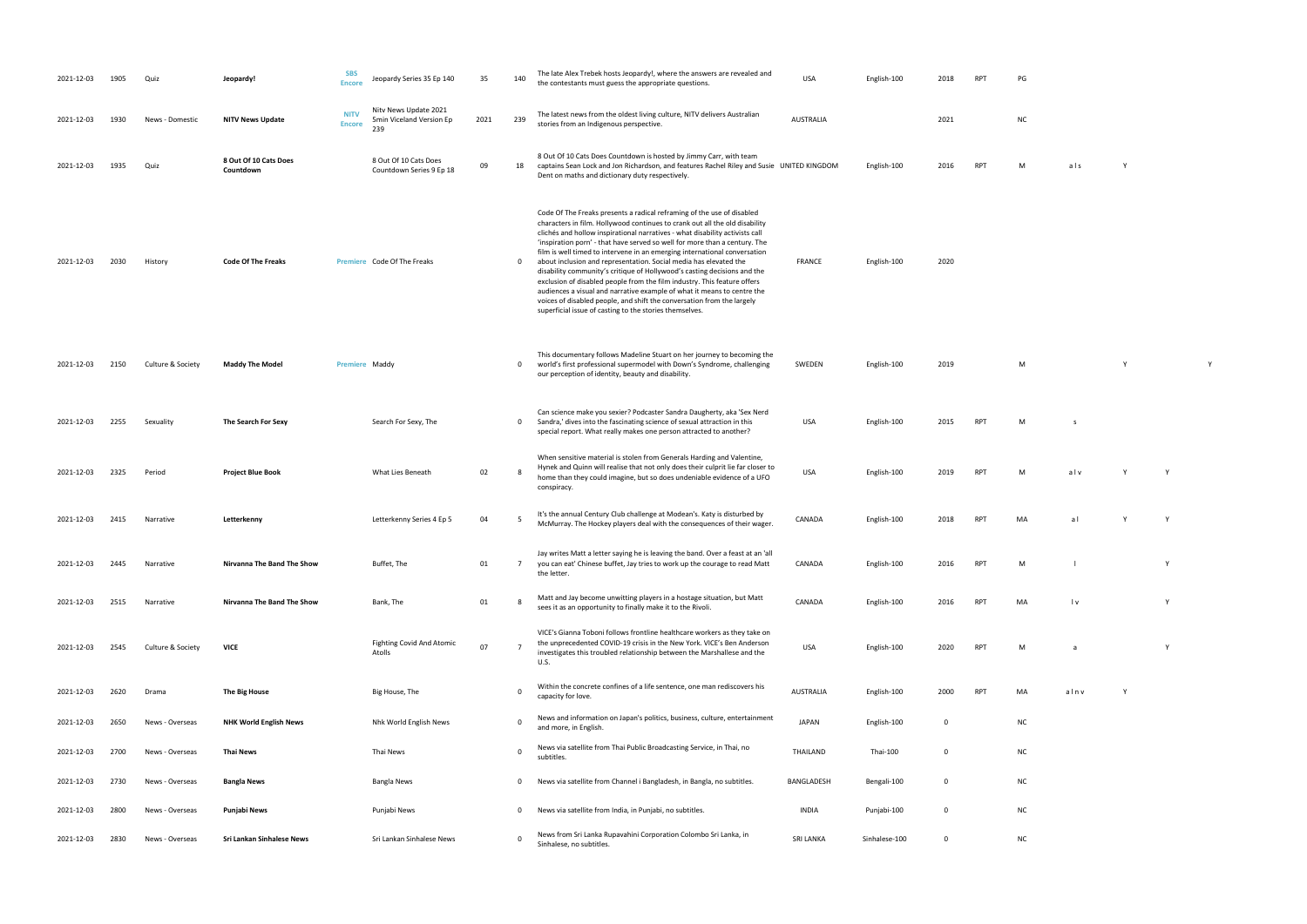| 2021-12-04 | 0500 | News - Overseas   | Korean News                                   |              | Korean News                                                                     |      | 0            | News via satellite from YTN Korea, in Korean, no subtitles.                                                                                                                                                                                                                                                                                                                                                                                                                                                                                                                                                                                                                                         | SOUTH KOREA      | Korean-100     | 2013 |            | <b>NC</b> |  |
|------------|------|-------------------|-----------------------------------------------|--------------|---------------------------------------------------------------------------------|------|--------------|-----------------------------------------------------------------------------------------------------------------------------------------------------------------------------------------------------------------------------------------------------------------------------------------------------------------------------------------------------------------------------------------------------------------------------------------------------------------------------------------------------------------------------------------------------------------------------------------------------------------------------------------------------------------------------------------------------|------------------|----------------|------|------------|-----------|--|
| 2021-12-04 | 0530 | News - Overseas   | <b>Indonesian News</b>                        |              | <b>Indonesian News</b>                                                          |      | 0            | News via satellite from TVRI Jakarta, in Indonesian, no subtitles.                                                                                                                                                                                                                                                                                                                                                                                                                                                                                                                                                                                                                                  | <b>INDONESIA</b> | Indonesian-100 | 2013 |            | <b>NC</b> |  |
| 2021-12-04 | 0610 | News - Overseas   | <b>Hong Kong News</b>                         |              | Hong Kong News                                                                  |      | 0            | News via satellite from TVB Hong Kong, in Cantonese, no subtitles.                                                                                                                                                                                                                                                                                                                                                                                                                                                                                                                                                                                                                                  | <b>HONG KONG</b> | Cantonese-100  | 2013 |            | <b>NC</b> |  |
| 2021-12-04 | 0630 | News - Overseas   | <b>Deutsche Welle English News</b>            |              | Deutsche Welle English<br>News                                                  |      | $\Omega$     | News and analysis of the top international and European news and current<br>affairs from Berlin, in English.                                                                                                                                                                                                                                                                                                                                                                                                                                                                                                                                                                                        | <b>GERMANY</b>   | English-100    | 0    |            | <b>NC</b> |  |
| 2021-12-04 | 0700 | News - Overseas   | <b>Russian News</b>                           |              | <b>Russian News</b>                                                             |      | 0            | News via satellite from NTV Moscow, in Russian, no subtitles.                                                                                                                                                                                                                                                                                                                                                                                                                                                                                                                                                                                                                                       | <b>RUSSIA</b>    | Russian-100    | 2013 |            | <b>NC</b> |  |
| 2021-12-04 | 0730 | News - Overseas   | <b>Polish News</b>                            |              | Polish News                                                                     |      | 0            | Wydarzenia from Polsat in Warsaw via satellite, in Polish, no subtitles.                                                                                                                                                                                                                                                                                                                                                                                                                                                                                                                                                                                                                            | <b>POLAND</b>    | Polish-100     | 2013 |            | <b>NC</b> |  |
| 2021-12-04 | 0800 | News - Overseas   | <b>Romanian News</b>                          |              | Romanian News                                                                   |      | 0            | News via satellite from TVRi Bucharest Romania, in Romanian, no subtitles.                                                                                                                                                                                                                                                                                                                                                                                                                                                                                                                                                                                                                          | ROMANIA          | Romanian-100   | 0    |            | <b>NC</b> |  |
| 2021-12-04 | 0830 | News - Overseas   | <b>Macedonian News</b>                        |              | <b>Macedonian News</b>                                                          |      | 0            | News via satellite from public broadcaster MRT in Skopje, in Macedonian,<br>no subtitles.                                                                                                                                                                                                                                                                                                                                                                                                                                                                                                                                                                                                           | MACEDONIA        | Macedonian-100 | 2013 |            | <b>NC</b> |  |
| 2021-12-04 | 0900 | News - Overseas   | <b>Croatian News</b>                          |              | <b>Croatian News</b>                                                            |      | 0            | News via satellite from HRT Croatia, in Croatian, no subtitles.                                                                                                                                                                                                                                                                                                                                                                                                                                                                                                                                                                                                                                     | <b>CROATIA</b>   | Croatian-100   | 2013 |            | <b>NC</b> |  |
| 2021-12-04 | 0930 | News - Overseas   | <b>Serbian News</b>                           |              | Serbian News                                                                    |      | 0            | News via satellite from Serbian Broadcasting Corporation, in Serbian, no<br>subtitles.                                                                                                                                                                                                                                                                                                                                                                                                                                                                                                                                                                                                              | SERBIA           | Serbian-100    | 2013 |            | <b>NC</b> |  |
| 2021-12-04 | 1000 | News - Overseas   | <b>Dutch News</b>                             |              | Dutch News                                                                      |      | <sup>0</sup> | News via satellite from BVN, in Dutch, no subtitles.                                                                                                                                                                                                                                                                                                                                                                                                                                                                                                                                                                                                                                                | NETHERLANDS      | Dutch-100      | 2013 |            | <b>NC</b> |  |
| 2021-12-04 | 1030 | News - Overseas   | <b>Hungarian News</b>                         |              | Hungarian News                                                                  |      | 0            | News via satellite from Duna TV (DTV) Budapest, in Hungarian, no subtitles.                                                                                                                                                                                                                                                                                                                                                                                                                                                                                                                                                                                                                         | <b>HUNGARY</b>   | Hungarian-100  | 2013 |            | <b>NC</b> |  |
| 2021-12-04 | 1100 | News - Overseas   | <b>NHK Japanese News</b>                      |              | Nhk Japanese News                                                               |      | 0            | News via satellite from NHK Tokyo in Japanese, no subtitles.                                                                                                                                                                                                                                                                                                                                                                                                                                                                                                                                                                                                                                        | <b>JAPAN</b>     | Japanese-100   | 2013 |            | <b>NC</b> |  |
| 2021-12-04 | 1135 | News - Overseas   | Hindi News                                    |              | Hindi News                                                                      |      | $\Omega$     | News via satellite from NDTV India, in Hindi, no subtitles.                                                                                                                                                                                                                                                                                                                                                                                                                                                                                                                                                                                                                                         | <b>INDIA</b>     | Hindi-100      | 2013 |            | <b>NC</b> |  |
| 2021-12-04 | 1200 | Basketball        | <b>Basketball: SBS Courtside</b>              | <b>SPORT</b> | Basketball: Courtside 2021,<br>Ep 13                                            | 2021 | 13           | Adrian Arciuli presents SBS Courtside. The program features key highlights<br>from the season and previews the upcoming games live on SBS VICELAND.                                                                                                                                                                                                                                                                                                                                                                                                                                                                                                                                                 |                  |                | 2021 | <b>RPT</b> | <b>NC</b> |  |
| 2021-12-04 | 1230 | Basketball        | NBA 2021-2022: Pelicans V<br><b>Mavericks</b> | LIVE         | Basketball: Nba 2021-2022,<br>New Orleans Pelicans V<br><b>Dallas Mavericks</b> | 2021 | 13           | Live coverage of the 2021-2022 National Basketball Association. New<br>Orleans Pelicans take on Dallas Mavericks at American Airlines Center. Tip-<br>off at 12.35pm AEDT.                                                                                                                                                                                                                                                                                                                                                                                                                                                                                                                          | <b>USA</b>       |                | 2021 | LIVE       | <b>NC</b> |  |
| 2021-12-04 | 1500 | Drama             | The Djarn Djarns                              |              | Djarn Djarns, The<br>(Dramatically Black)                                       |      | 0            | Frankie Dollar is eleven years old. He is the leader of an Aboriginal<br>traditional dance group, the Djarn Djarns Dancers. The Djarn Djarns<br>operate from Australia's largest Aboriginal and Torres Strait Islander<br>cultural centre, the Dreamtime Cultural Centre in Rockhampton. They are<br>young urban blackfellas, with a responsibility to keep their culture alive.<br>Today is the first year anniversary of Frankie's father's death. It is a busy<br>day at Dreamtime, with lots of tourists who the Djarn Djarns must perform<br>for. Frankie is the strength of this dance group, but today he is weak, his<br>mind is elsewhere. Starring Hunter Page-Lochard and Blake Herczog. | AUSTRALIA        | English-100    | 2004 | <b>RPT</b> | PG        |  |
| 2021-12-04 | 1530 | Travel            | <b>Munchies Guide To Basque</b><br>Country    |              | Munchies Guide To Basque<br>Country                                             |      | 5            | Host Irene Peralta discovers Basque cuisine in all its strange and delicious<br>forms - from fresh goose barnacles to crystallised fish scales.                                                                                                                                                                                                                                                                                                                                                                                                                                                                                                                                                     | <b>USA</b>       | English-100    | 2017 | <b>RPT</b> | PG        |  |
| 2021-12-04 | 1620 | News - Overseas   | <b>ABC America: World News</b><br>Tonight     | <b>NEWS</b>  | Abc America: World News<br>Tonight With David Muir                              |      | 0            | America's number one network news bulletin with anchors David Muir<br>weekdays, Whit Johnson Saturday edition, and Linsey Davis Sunday<br>edition.                                                                                                                                                                                                                                                                                                                                                                                                                                                                                                                                                  | <b>USA</b>       | English-100    | 0    |            | <b>NC</b> |  |
| 2021-12-04 | 1650 | News - Domestic   | <b>PBS Newshour</b>                           | <b>NEWS</b>  | <b>PBS Newshour</b>                                                             |      | $\Omega$     | Reviews and analysis of the day's news presented by Judy Woodruff for the<br>Public Broadcasting Service (PBS) in the United States.                                                                                                                                                                                                                                                                                                                                                                                                                                                                                                                                                                | USA              | English-100    | 2012 | <b>RPT</b> | <b>NC</b> |  |
| 2021-12-04 | 1750 | Culture & Society | <b>Megafactories: Wargaming</b>               |              | Wargaming                                                                       | 01   | 20           | Megafactories takes us inside the Wargaming.net online gaming company.<br>Players around the globe connect to state of the art game servers and turn<br>the clocks back on history, fighting in virtual battles.                                                                                                                                                                                                                                                                                                                                                                                                                                                                                    | USA              | English-100    | 2013 | <b>RPT</b> | PG        |  |

|              | NC            |   |   |             |  |
|--------------|---------------|---|---|-------------|--|
|              | NC            |   |   |             |  |
|              | NC            |   |   |             |  |
|              | $\sf NC$      |   |   |             |  |
|              | NC            |   |   |             |  |
|              | $NC$          |   |   |             |  |
|              | $NC$          |   |   |             |  |
|              | $\sf NC$      |   |   |             |  |
|              | ${\sf NC}$    |   |   |             |  |
|              | $\sf NC$      |   |   |             |  |
|              | NC            |   |   |             |  |
|              | NC            |   |   |             |  |
|              | $\sf NC$      |   |   |             |  |
|              | $NC$          |   |   |             |  |
| RPT          | NC            |   |   |             |  |
| ${\sf LIVE}$ | $NC$          |   |   |             |  |
|              |               |   |   |             |  |
| <b>RPT</b>   | PG            |   |   | $\mathsf Y$ |  |
|              |               |   |   |             |  |
|              |               |   |   |             |  |
| RPT          | $\mathsf{PG}$ |   | Y | $\mathsf Y$ |  |
|              | NC            | Y |   |             |  |
|              |               |   |   |             |  |
| RPT          | $\sf NC$      | Y |   |             |  |
| RPT          | $\mathsf{PG}$ |   |   |             |  |